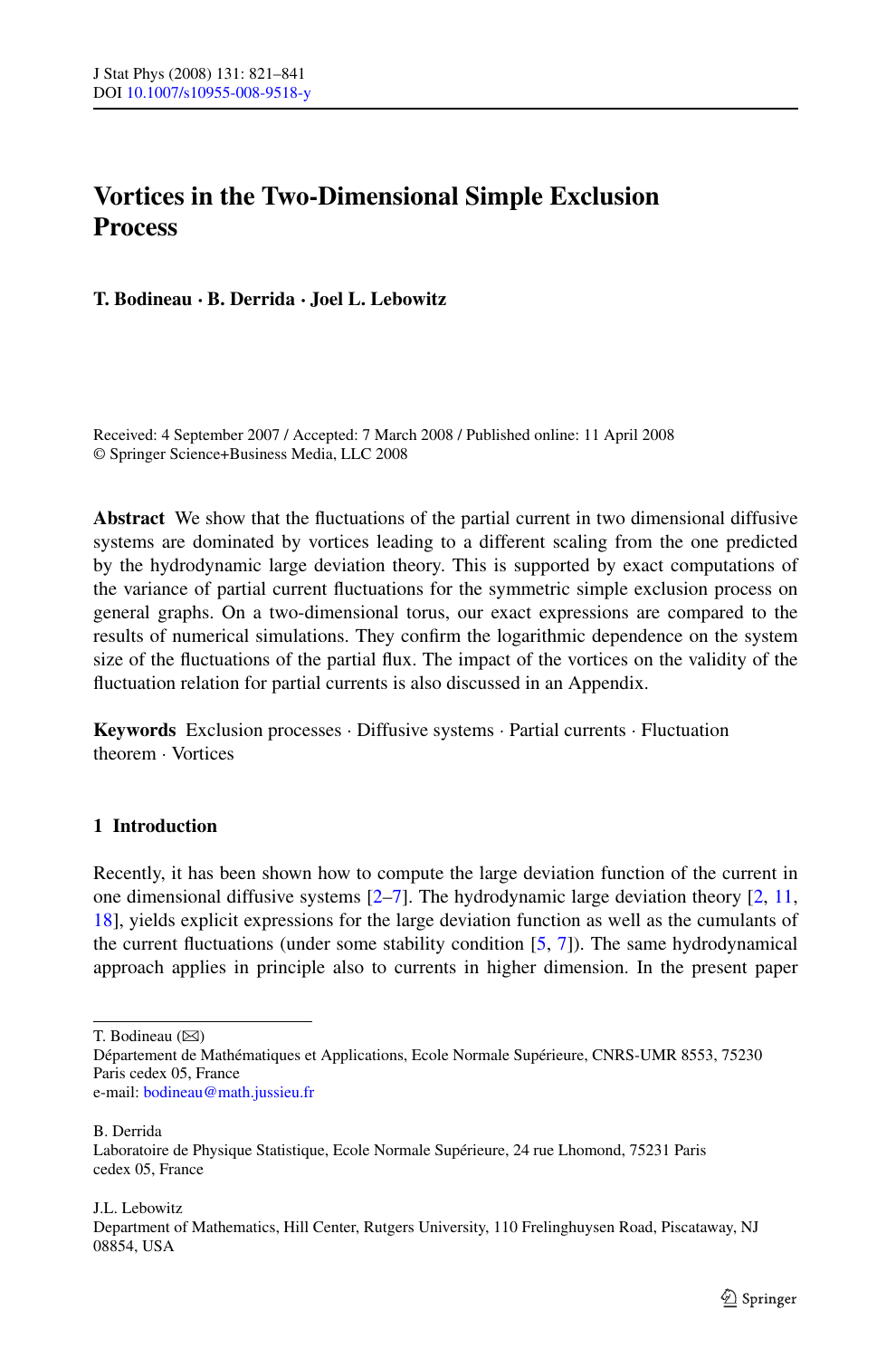<span id="page-1-0"></span>we show however that this approach does not always catch the correct scaling of the large deviations or of the cumulants of the current in higher dimensions. This will be made explicit in the case of the 2 dimensional symmetric simple exclusion process (SSEP).

For a *one dimensional* diffusive system of length *L* in contact at its left end with a reservoir at density  $\rho_a$  and at its right end with a reservoir at density  $\rho_b$ , one can consider the total net number  $Q(τ)$  of particles leaving the left reservoir during a time interval  $τ$ . This number  $Q(\tau)$  fluctuates in time and one expects that in the long time limit

$$
\operatorname{Pro}\left(\frac{Q(\tau)}{\tau} \simeq J\right) \sim \exp[-\tau G_L(J; \rho_a, \rho_b)] \tag{1.1}
$$

where  $G_L(J; \rho_a, \rho_b)$  is the large deviation function of the flux through the system. In fact  $G<sub>L</sub>$  does not depend on where the flux, i.e. the integrated current, is measured along the one dimensional system, as long as particles cannot accumulate. For large *L* and for *J* of order  $\frac{1}{L}$ ,  $G_L$  satisfies, the following scaling

$$
G_L(J; \rho_a, \rho_b) \simeq \frac{1}{L} F(LJ; \rho_a, \rho_b). \tag{1.2}
$$

The scaling (1.2) implies that for large *L* all the cumulants of  $Q(\tau)$  are of order  $1/L$ , i.e.

$$
\lim_{\tau \to \infty} \frac{\langle Q(\tau)^n \rangle_c}{\tau} \simeq \frac{1}{L} \kappa_n(\rho_a, \rho_b). \tag{1.3}
$$

Explicit expressions of the  $\kappa_n(\rho_a, \rho_b)$  have been obtained [\[5,](#page-20-0) [7](#page-20-0)] in terms of the diffusion constant  $D(\rho)$  and the conductivity  $\sigma(\rho)$  [\[22\]](#page-20-0). One can also show that the large deviation function  $G_L$  of the current satisfies the fluctuation theorem  $[2, 5, 7, 12-15, 19-21]$  $[2, 5, 7, 12-15, 19-21]$  $[2, 5, 7, 12-15, 19-21]$  $[2, 5, 7, 12-15, 19-21]$  $[2, 5, 7, 12-15, 19-21]$  $[2, 5, 7, 12-15, 19-21]$  $[2, 5, 7, 12-15, 19-21]$  $[2, 5, 7, 12-15, 19-21]$  $[2, 5, 7, 12-15, 19-21]$  $[2, 5, 7, 12-15, 19-21]$  $[2, 5, 7, 12-15, 19-21]$ , i.e.

$$
G_L(J; \rho_a, \rho_b) - G_L(-J; \rho_a, \rho_b) = J[\log z(\rho_b) - \log z(\rho_a)]
$$
 (1.4)

where  $z(\rho)$  is the fugacity of a reservoir at density  $\rho$ .

In *higher dimension*, one can study, as in one dimension, the total current flowing through the system from one reservoir to the other, but one can also study part of this current. In this paper, we consider the SSEP on a square lattice of size *L*, with periodic boundary conditions in the vertical direction and study the current flowing through a vertical slit of length  $\ell < L$ (see Fig. 1). The large deviation function  $G_{L,\ell}(J; \rho_a, \rho_b)$ , defined as in (1.1), depends of course on the size  $\ell$  of the slit. One reason for considering the fluctuations of this partial

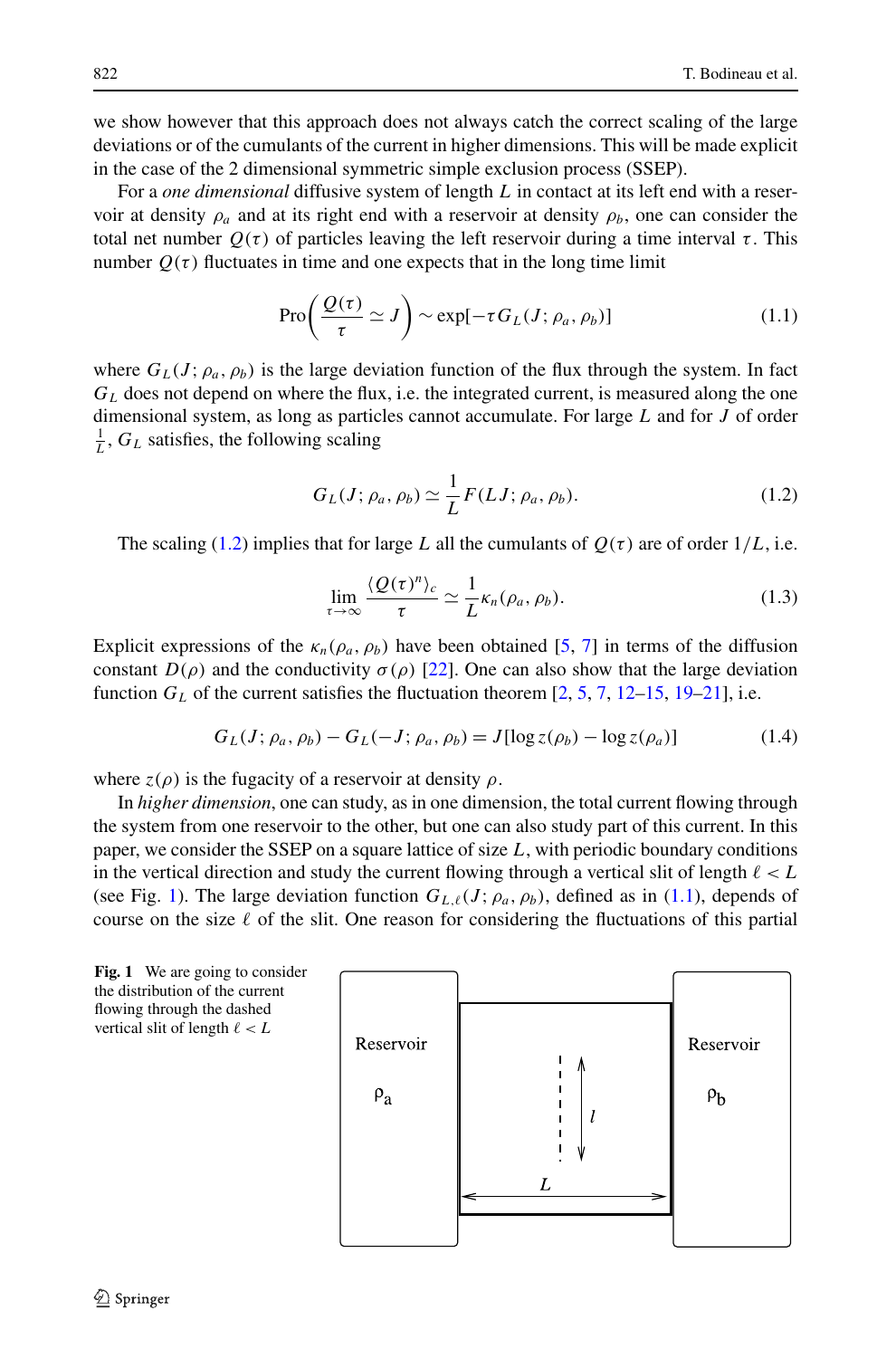<span id="page-2-0"></span>current is that in experiments it is often only possible to measure the fluctuations of local quantities and not of global quantities [\[8,](#page-20-0) [9](#page-20-0)].

In two dimensions, when  $\ell = L$ , i.e. when one considers the total current flowing through the system, the large deviation function derived from the hydrodynamic theory satisfies for large *L* and for *J* of order 1 a scaling similar to the one dimensional case [\[4](#page-20-0)]

$$
G_{L,L}(J; \rho_a, \rho_b) \simeq F(J; \rho_a, \rho_b) \tag{1.5}
$$

(this would become  $L^{d-2}F(L^{2-d}J; \rho_a, \rho_b)$  for a cube of size *L* in dimension *d* and *J* of order  $L^{d-2}$ ). In the present paper we show that  $G_{L,\ell}$  cannot satisfy the same scaling (1.5) as  $G_{L,L}$  and that for large *L*, if one keeps the ratio  $h = \ell/L$  fixed, then for all  $0 < h < 1$  and *J* of order 1

$$
G_{L,Lh}(J; \rho_a, \rho_b) \to 0 \quad \text{as } L \to \infty. \tag{1.6}
$$

While, as in [\(1.3](#page-1-0)), one expects the cumulants of the total flux  $O(\tau)$  to have a large L limit

$$
\lim_{\tau \to \infty} \frac{\langle Q(\tau)^n \rangle_c}{\tau} \to \kappa_n(\rho_a, \rho_b) \tag{1.7}
$$

(which would become  $\frac{1}{\tau} \langle Q(\tau)^n \rangle_c \simeq L^{d-2} \kappa_n(\rho_a, \rho_b)$  in dimension *d*), we will see by an explicit calculation of the second cumulant that for  $\ell = Lh$ ,

$$
\lim_{\tau \to \infty} \frac{\langle Q^{(h)}(\tau)^2 \rangle_c}{\tau} \sim \log L \quad \text{as } L \to \infty, \text{ when } 0 < h < 1,\tag{1.8}
$$

where  $O^{(h)}(\tau)$  is the flux of particles through the slit during time  $\tau$ .

The fluctuation theorem, which is satisfied as written in  $(1.4)$  $(1.4)$  for the two-dimensional SSEP when *J* is the total current through the system (i.e. when  $\ell = L$ ), has in fact no reason to remain valid for  $\ell < L$ : in the large *L* limit, the difference  $G_{L,Lh}(J) - G_{L,Lh}(-J)$  vanishes when  $0 < h < 1$  so that [\(1.4](#page-1-0)) cannot hold and a singular dependence can be expected in  $G_{L,Lh}(J)$  when  $h \to 1$ . In Appendix [A,](#page-16-0) we give a simple example of a two site model where one can see clearly that the fluctuation theorem is satisfied when one looks at the total current but is no longer valid when one considers only part of the current (see [[1](#page-19-0)] for a discussion on the validity of the fluctuation theorem for partial currents).

The rest of the paper is organized as follows. In Sect. 2, we recall the hydrodynamic large deviation theory  $[2, 6]$  $[2, 6]$  $[2, 6]$  $[2, 6]$  and show the asymptotics  $(1.6)$ . Although the hydrodynamic large deviation theory does not predict the correct scaling of the current deviation, the analysis of Sect. 2 suggests that local current fluctuations are dominated by vortices. Restarting at the microscopic level, the variance of the integrated current is computed for the SSEP on a general graph (Sect. [3](#page-7-0)) and explicit expressions are obtained for the current through a slit for the SSEP on a two-dimensional torus (Sect. [4](#page-10-0)). Our exact expression leads to the asymptotics of the form  $(1.8)$  and are compared to the results of numerical simulations. Finally the appendices are devoted to comments on the fluctuation relation [\(1.4\)](#page-1-0) for partial currents, and to some technical calculations. We note that Sects. 2, [3](#page-7-0) and Appendix [A](#page-16-0) can be read independently.

#### **2 Vortices and Current Fluctuations**

For simplicity, we briefly recall the large deviation hydrodynamic limit theory in the framework of the two-dimensional SSEP on the square lattice in the periodic domain  $\Lambda = \{1, L\}^2$ .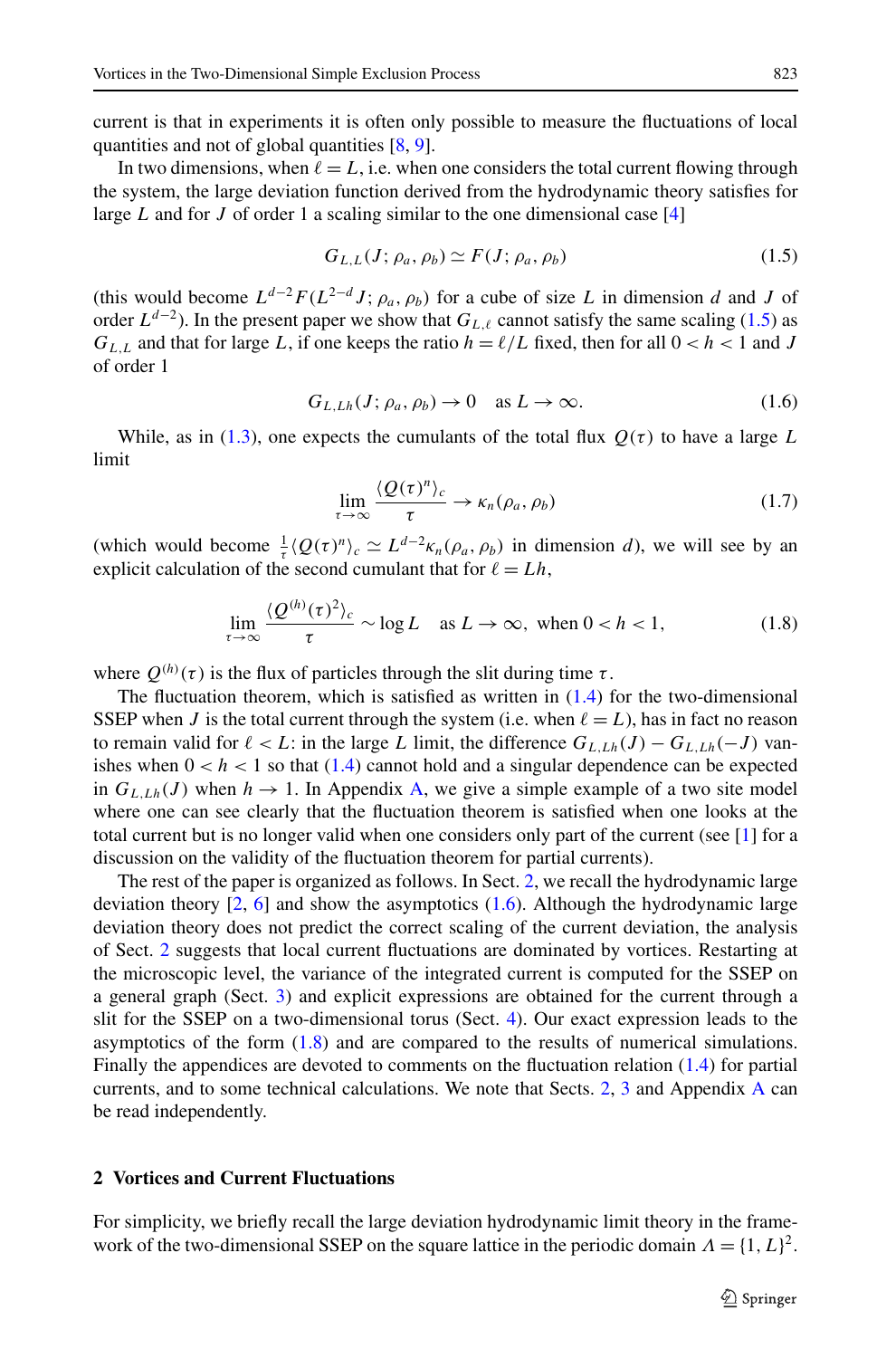<span id="page-3-0"></span>At the microscopic level, each particle jumps randomly with rate 1 to a nearest neighboring site and the jump is allowed only if the neighboring site is empty. After rescaling space by  $1/L$  and time by  $1/L<sup>2</sup>$ , the macroscopic density  $\rho(x, t)$  obeys the diffusion equation [[17](#page-20-0), [22](#page-20-0)] in the macroscopic domain  $\hat{A} = [0, 1]^2$ , (with periodic boundary conditions),

$$
\partial_t \rho(x, t) = \Delta \rho(x, t), \quad x = (x_1, x_2) \in \widehat{A}, \tag{2.1}
$$

where  $\Delta$  denotes the Laplacian. One can also define a macroscopic current  $j(x, t)$  =  $(j_1(x, t), j_2(x, t))$  in the directions  $\vec{e}_1, \vec{e}_2$  which has to satisfy

$$
\partial_t \rho(x, t) = -\nabla \cdot j(x, t).
$$

The rescaled current *j* is such that if  $q_{(i,i+\vec{e}_\alpha)}(\tau)$  is the microscopic integrated current through the bond  $(i, i + \vec{e}_{\alpha})$  (with  $\alpha = 1$  or 2) over the microscopic time interval [0,  $\tau$ ], then for a system of size *L* and times  $\tau$  of order  $L^2$ , one has  $q_{(i,i+\vec{e}_\alpha)}(\tau) = L \int_0^{\tau/L^2} j_\alpha(\frac{i}{L},t) dt$ .

Using the hydrodynamic large deviation theory, we are going to show that the scaling of the large deviations is different for the current flowing through the whole system or through a slit (as in Fig.  $1$ ).

## 2.1 Total Current Deviations

We denote by  $Q(\tau)$  the integrated total current during the microscopic time interval [0,  $\tau$ ] through a vertical section of the whole system, say the current flowing through the edges  ${(L/2, i_2), (L/2 + 1, i_2)}_{1 \le i_2 \le L}$ . The corresponding large deviation function  $G_{L,L}$  is defined by

$$
\lim_{\tau \to \infty} -\frac{1}{\tau} \log \operatorname{Pro}\left(\frac{\mathcal{Q}(\tau)}{\tau} \approx J\right) = G_{L,L}(J),\tag{2.2}
$$

where Pro $(\frac{Q(\tau)}{\tau} \approx J)$  denotes the probability of observing a total current *J* in the  $\vec{e}_1$  direction averaged over the microscopic time interval [0*,τ* ]. According to the large deviation hydro-dynamic theory, one expects, in accord with [\(1.5](#page-2-0)) that  $\lim_{L\to\infty} G_{L,L}(J) = F(J)$  where the function  $F(J) = \lim_{T \to \infty} F_T(J)$  with

$$
F_T(J) = \inf_{j,\rho} \left\{ \frac{1}{T} \mathcal{I}_T(j,\rho) \right\}, \text{ and}
$$
  
\n
$$
\mathcal{I}_T(j,\rho) = \frac{1}{2} \int_0^T \int_{\hat{\Lambda}} dt \, dx \, \frac{(j_1 + \partial_{x_1} \rho)^2 + (j_2 + \partial_{x_2} \rho)^2}{2\rho(1 - \rho)}.
$$
\n(2.3)

The minimum is taken over the macroscopic evolutions  $\{\rho(x,t), j(x,t)\}$  during the macroscopic time interval  $[0, T]$  which satisfy the constraints

$$
\partial_t \rho(x, t) = -\nabla \cdot j(x, t), \text{ and } J = \frac{1}{T} \int_0^T \int_0^1 dt \, dx_2 j_1\left(\left(\frac{1}{2}, x_2\right), t\right).
$$
 (2.4)

*Remark 2.1* Note that the mathematical statement from the hydrodynamic limit theory [[3](#page-20-0)] relies on a more involved asymptotic with a joint space/time scaling: instead of (2.2), the large deviation function for a total current *J* over the microscopic time interval [0,  $L^2T$ ] is given by

$$
\lim_{L \to \infty} -\frac{1}{L^2 T} \log \operatorname{Pro}\left(\frac{Q(L^2 T)}{L^2 T} \approx J\right) = F_T(J),
$$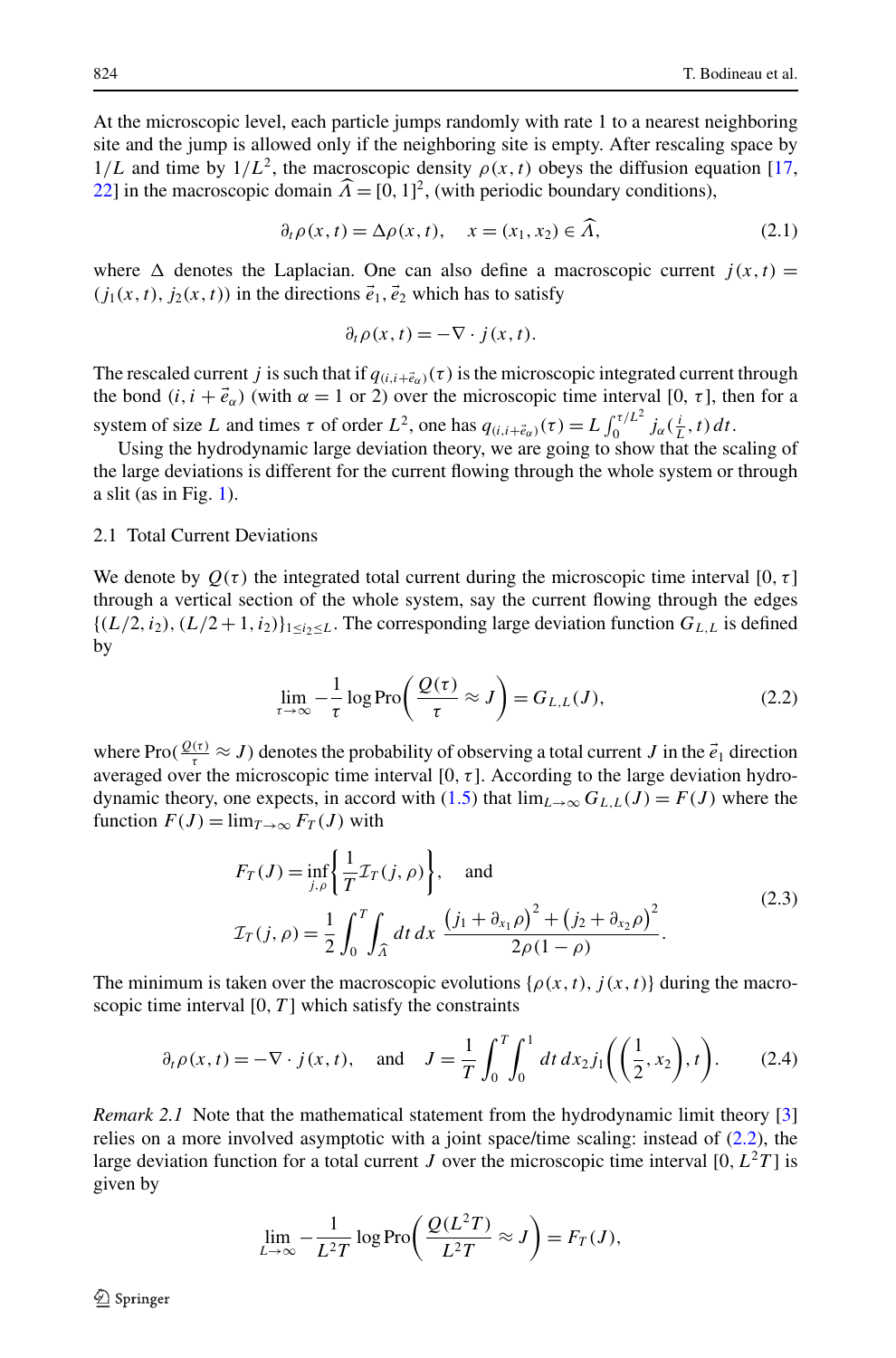<span id="page-4-0"></span>where  $F_T$  has been introduced in ([2.3\)](#page-3-0). When writing [\(2.2\)](#page-3-0), ([2.3](#page-3-0)), we assumed that in the previous expression the limits  $L \to \infty$  and  $T \to \infty$  can be exchanged.

As we consider in this section a system with periodic boundary conditions and no sources, the steady state is the equilibrium one in which all configurations with a specified total of number particles have equal weight. The mean current through the system is therefore 0 and we are going to show that for any current deviation  $J \neq 0$ 

$$
F(J) > 0. \tag{2.5}
$$

Expanding  $\mathcal{I}_T$  in ([2.3\)](#page-3-0) and using Jensen's inequality leads to

$$
\mathcal{I}_T(j,\rho) = \frac{1}{2} \int_0^T \int_{\hat{\Lambda}} dt \, dx \left[ \frac{(j_1)^2 + (j_2)^2}{2\rho(1-\rho)} + \frac{(\nabla \rho)^2}{2\rho(1-\rho)} \right] + C_T
$$
\n
$$
\geq \int_0^T \int_{\hat{\Lambda}} dt \, dx (j_1)^2 + C_T \geq T \left( \frac{1}{T} \int_0^T \int_{\hat{\Lambda}} dt \, dx j_1 \right)^2 + C_T, \qquad (2.6)
$$

where  $C_T$  is the contribution of the cross terms in ([2.3\)](#page-3-0)

$$
C_T = \frac{1}{2} \int_0^T \int_{\widehat{\Lambda}} dt \, dx \, \frac{j \cdot \nabla \rho}{\rho(1 - \rho)} = \frac{1}{2} \int_{\widehat{\Lambda}} dx \{ \mathcal{S}(\rho(x, 0)) - \mathcal{S}(\rho(x, T)) \}
$$

with  $S(\rho) = -[\rho \log(\rho) + (1-\rho) \log(1-\rho)]$ . As it is equivalent to measure the total current through any section of the system, the constraint ([2.4\)](#page-3-0) on the current deviations becomes

$$
J = \frac{1}{T} \int_0^T \int_{\widehat{\Lambda}} dt \, dx j_1(x, t).
$$
 (2.7)

Thus  $\inf_{i,\rho} \{ \mathcal{I}_T(j,\rho) \} \geq T J^2 + C_T$ . As  $C_T$  remains bounded in time, (2.5) follows from ([2.3\)](#page-3-0).

# 2.2 Partial Current Deviations

The functional  $I_T$  defined in ([2.3\)](#page-3-0) should in principle provide the large deviations of the current through any macroscopic region of the system. We consider now a slit of macroscopic height  $h < 1$  (the segment  $[(1/2, 0), (1/2, h)]$ ) and denote by  $Q^{(h)}(\tau)$  the integrated current through the slit during the microscopic time interval  $[0, \tau]$ , i.e. the current flowing through the edges  $\{(L/2, i_2), (L/2 + 1, i_2)\}_{1 \le i_2 \le hL}$ . Then, the large deviation function for observing a current deviation  $J \neq 0$  is given by

$$
\lim_{\tau \to \infty} -\frac{1}{\tau} \log \mathrm{Pro}\bigg( \frac{\mathcal{Q}^{(h)}(\tau)}{\tau} \approx J \bigg) = G_{L,Lh}(J).
$$

One expects from [\(1.5](#page-2-0)), that  $\lim_{L\to\infty} G_{L,Lh}(J) = F_h(J)$  with

$$
F_h(J) = \lim_{T \to \infty} \inf_{j,\rho} \left\{ \frac{1}{T} \mathcal{I}_T(j,\rho) \right\} \tag{2.8}
$$

where  $\mathcal{I}_T(i, \rho)$  is defined in ([2.3\)](#page-3-0) and the macroscopic constraints ([2.4\)](#page-3-0) are replaced by

$$
\partial_t \rho(x, t) = -\nabla \cdot j(x, t), \text{ and } J = \frac{1}{T} \int_0^T \int_0^h dt \, dx_2 j_1\left(\left(\frac{1}{2}, x_2\right), t\right).
$$
 (2.9)

 $\bigcirc$  Springer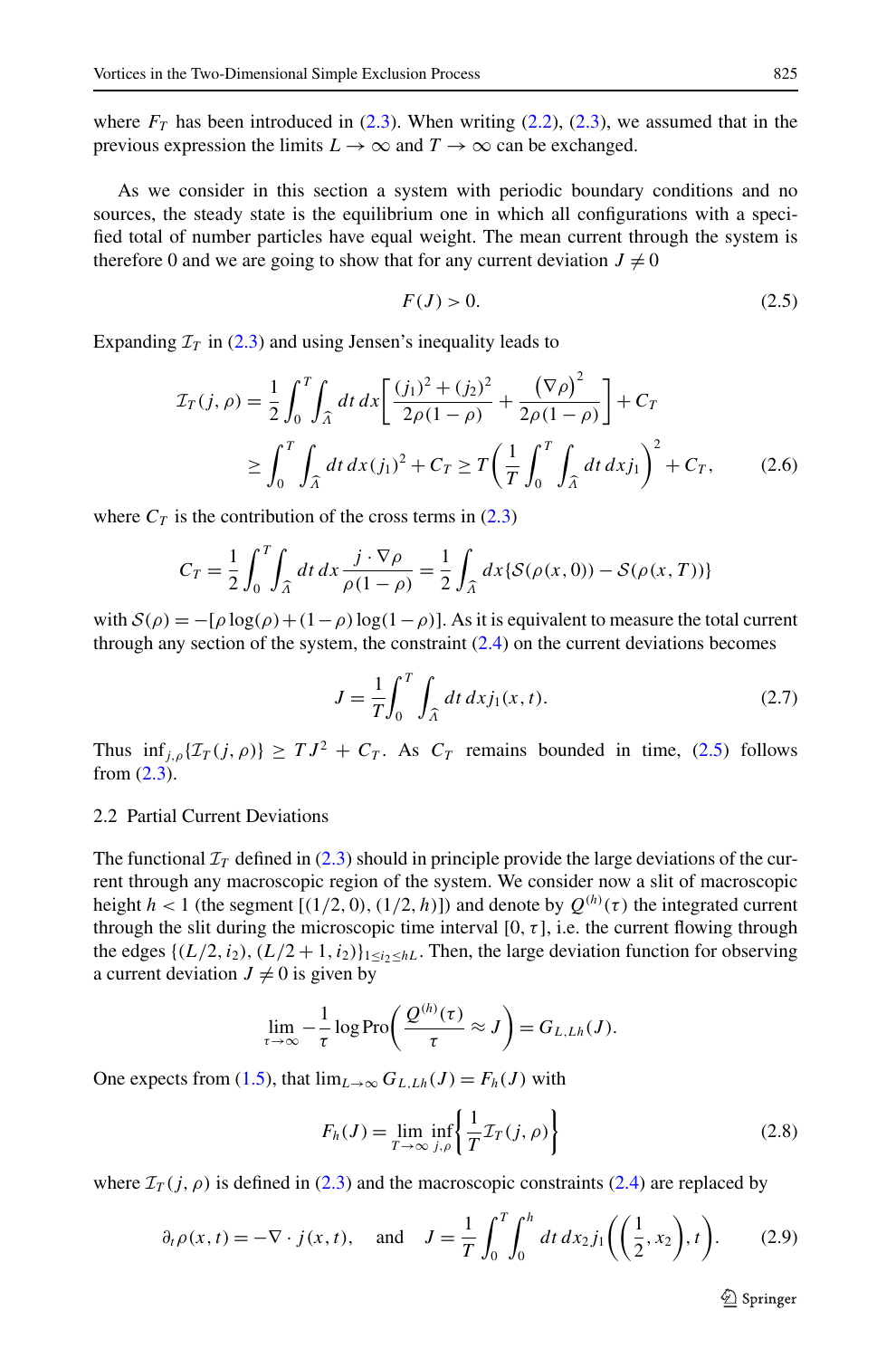<span id="page-5-0"></span>**Fig. 2** *On the left*, two vortices located at the edges of the dashed slit are depicted. *On the right*, a blow up of one vortex concentrated on the disk of radius *(r*1*,r*2*)*: the current (2.12), (2.13) is proportional to 1*/r* for *r* in *(r*1*,r*2*)* and vanishes outside this annulus





We are going to show that in contrast to  $(2.5)$ , the large deviation function  $F_h$  in  $(2.8)$  $(2.8)$  vanishes for  $0 < h < 1$  (as claimed in  $(1.6)$ ).

One can bound  $(2.8)$  $(2.8)$  $(2.8)$  by

$$
\inf_{j,\rho}\left\{\frac{1}{T}\,\mathcal{I}_T(j,\rho)\right\}\leq \tilde{F}_h(J),
$$

where the functional  $\tilde{F}_h(J)$  is the restriction of  $\mathcal{I}_T$  to time independent density and current profiles,

$$
\tilde{F}_h(J) = \inf_{j,\rho} \left\{ \frac{1}{2} \int_{\widehat{\Lambda}} dx \left[ \frac{(j_1)^2 + (j_2)^2}{2\rho(1-\rho)} + \frac{(\nabla \rho)^2}{2\rho(1-\rho)} \right] \right\}
$$
(2.10)

where the density and current constraints satisfy

$$
0 = \nabla \cdot j = \partial_1 j_1(x) + \partial_2 j_2(x), \text{ and } J = \int_0^h dx_2 j_1\left(\frac{1}{2}, x_2\right). \tag{2.11}
$$

A guess to bound (2.10) is to consider the equilibrium density (uniformly equal to the constant density  $\bar{\rho}$  and a current deviation consisting of two vortices localized at the edges of the slit *(*1*/*2*,* 0*)* and *(*1*/*2*,h)* (see Fig. 2)

$$
\forall x \in \widehat{A}, \quad j(x) = J(\Phi(x - (1/2, h)) - \Phi(x - (1/2, 0))), \tag{2.12}
$$

where *Φ* denotes the vector

$$
\forall x = (x_1, x_2), \quad \Phi(x) = \frac{1}{2\log(r_2/r_1)} \frac{1_{\{r_1 \le \sqrt{x_1^2 + x_2^2} \le r_2\}}}{x_1^2 + x_2^2} (-x_2, x_1), \tag{2.13}
$$

with  $r_1 < r_2 \ll 1$ . One can check that the current defined in (2.12) satisfies the constraint (2.11). Furthermore, we can bound  $\tilde{F}_h(J)$  by,

$$
\tilde{F}_h(J) \le \frac{1}{4\bar{\rho}(1-\bar{\rho})} \int_{\widehat{\Lambda}} dx \left[ (j_1)^2 + (j_2)^2 \right] = \frac{\pi}{4\bar{\rho}(1-\bar{\rho})} \frac{J^2}{\log(r_2/r_1)}.
$$
 (2.14)

Letting  $r_1, r_2$  go to 0 while  $\frac{r_2}{r_1}$  diverges, we find that  $\tilde{F}_h(J) = 0$  so that the large deviation cost in  $(2.8)$  $(2.8)$  is 0.

*Remark 2.2* On a finite lattice of size *L*, the current has to flow through the bonds and therefore the ratio  $r_2/r_1$  is at most L. This imposes a cut-off and the computation (2.14) based on (2.10) leads to  $G_{L,Lh}(J)$  of order  $\frac{1}{\log L}$ . This logarithmic dependence will be confirmed for the SSEP by a direct computation of the current fluctuations in Sects. [3](#page-7-0) and [4](#page-10-0).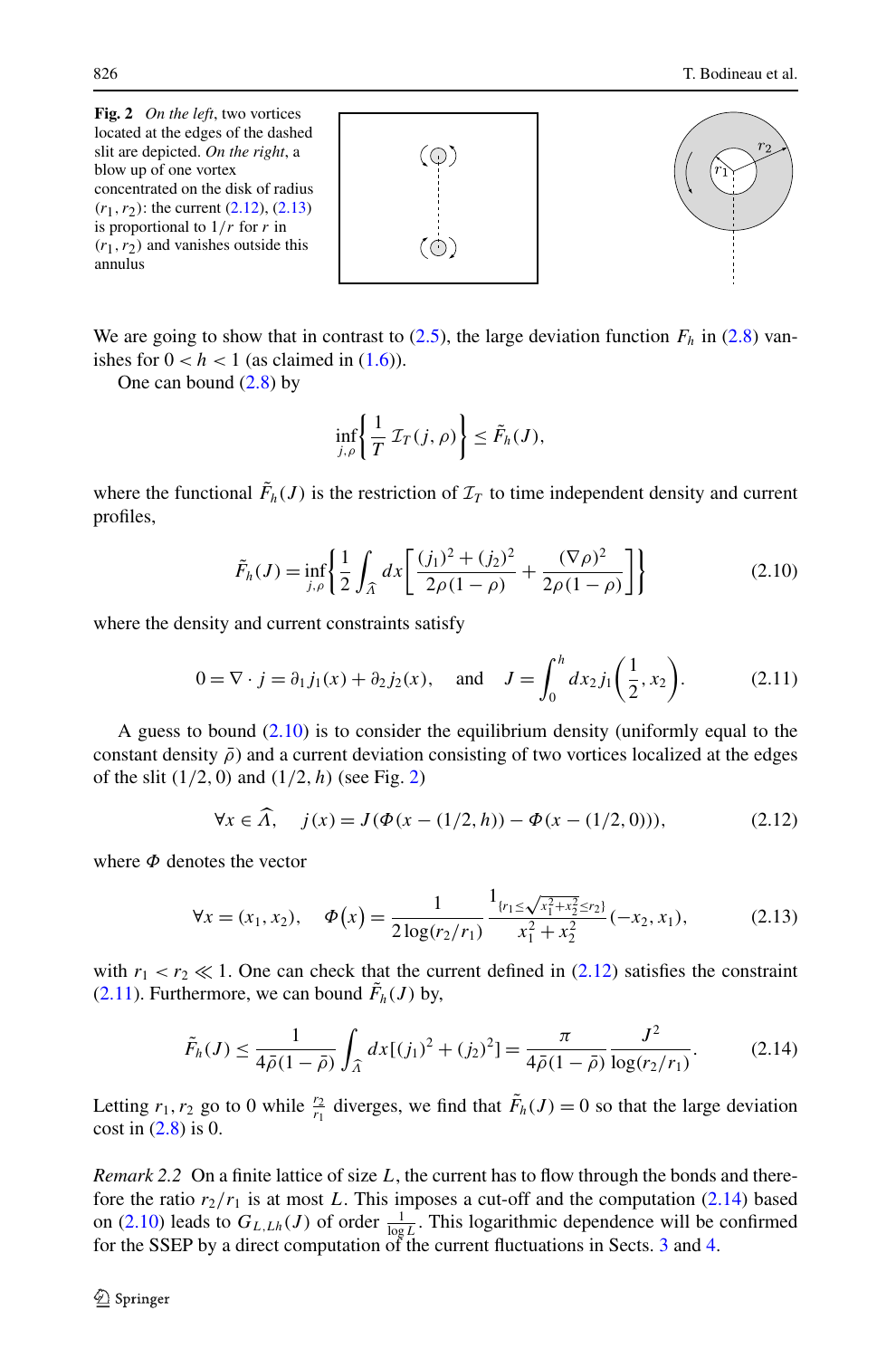Expression  $(2.14)$  shows that the cost of the fluctuations due to the vortices is low and one may wonder if the vortices are the optimal minimizers of  $(2.10)$  $(2.10)$  $(2.10)$  or whether one should expect a more complex structure. To check this, we first note that the current *j* in ([2.11\)](#page-5-0) is divergence free, thus it can be represented as the sum of the curl of a vector field  $(0, 0, \Psi(x_1, x_2))$  and a constant vector field  $(C_1, C_2)$ 

$$
j = \nabla \times (0, 0, \Psi) + (C_1, C_2) = (\partial_2 \Psi, -\partial_1 \Psi) + (C_1, C_2)
$$
 (2.15)

and the current constraint  $(2.11)$  $(2.11)$  $(2.11)$  becomes

$$
J = \Psi(1/2, h) - \Psi(1/2, 0) + C_1 h.
$$
 (2.16)

Choosing the density equal to  $\bar{\rho}$ , ([2.10](#page-5-0)) reduces to the variational principle

$$
\tilde{F}_h(J) \le \frac{1}{4\bar{\rho}(1-\bar{\rho})} \inf_{\Psi, (C_1, C_2)} \left\{ \int_{\hat{\Lambda}} dx (\partial_1 \Psi)^2 + (\partial_2 \Psi)^2 + C_1^2 + C_2^2 \right\} \tag{2.17}
$$

where  $\Psi$  and  $C_1$  satisfy the constraint (2.16). The solutions of the above variational problem will satisfy

$$
\Delta \Psi(x) = \alpha(\delta_{x,(1/2,h)} - \delta_{x,(1/2,0)}),
$$

where  $\alpha$  is the Lagrange parameter associated to the constraint (2.16). This would lead to a *Ψ* which diverges logarithmically at the edges of the slit and therefore cannot satisfy condition (2.16) for any non-zero  $\alpha$ . Nevertheless, using a cut-off similar to  $r_1$  in [\(2.13\)](#page-5-0), we can recover the vortex like structures ([2.12](#page-5-0)).

*Remark 2.3* For more general diffusive systems the hydrodynamic large deviations are governed by functionals of the type [\(2.3](#page-3-0)) which depend on diffusion and conductivity matrices [[2](#page-20-0)]. One could extend the previous discussion to these cases and the large deviation function  $F_h(J)$  would vanish as soon as  $h < 1$ . For open systems, similar computations can be done as the fluctuations are dominated by vortices localized at the edges of the slit ([2.12](#page-5-0)) and the reservoirs play a negligible role.

*Remark 2.4* We note that in analogy to ([2.7](#page-4-0)) we can consider the partial current specified in ([2.9\)](#page-4-0) as a limiting case of an integrated current in a domain  $B \subset A$ ,

$$
J_B = \frac{1}{T} \int_0^T \int_B j_1(x, t) dx.
$$
 (2.18)

Taking *B* to be a rectangle of height *h* and width *w* we get that the flux through the line segment *h* is given by  $w^{-1}J_B$ , in the limit  $w \to 0$ . For the large deviation of  $J_B$  one can repeat the analysis leading to  $(2.6)$  $(2.6)$  yielding

$$
\inf_{j,\rho} \mathcal{I}_T(j,\rho:B) \ge T \frac{J_B^2}{|B|} + C_T. \tag{2.19}
$$

This non-zero lower bound reflects the fact that any vortex flow used to implement the fluctuation  $J_B$  will have to be of a size  $w$  or greater.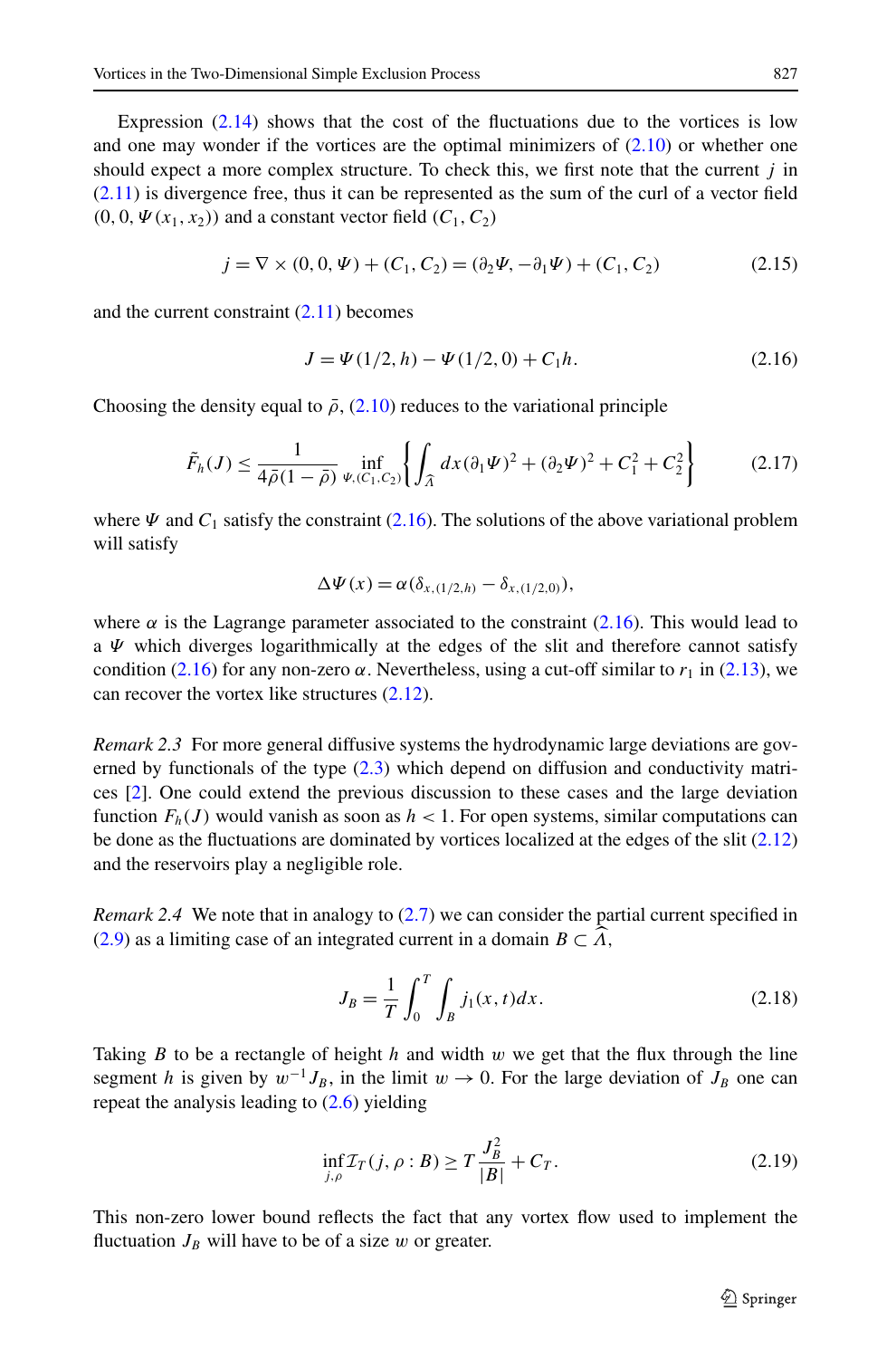## <span id="page-7-0"></span>**3 Current Fluctuations on a General Graph**

In this section, we consider the SSEP on a general connected graph  $(A, \mathcal{E}_A)$  where  $\Lambda$  is a finite set of sites and  $\mathcal{E}_\Lambda$  the set of edges on which particles jump with rate 1 according to the exclusion rule. We also suppose that particles are created and annihilated at the sites in the subset  $\Omega$  of  $\Lambda$  ( $\Omega$  may be empty). For any site *i* in  $\Omega$ , we suppose that creation and annihilation occur at rates  $\alpha_i$  and  $\beta_i$  (and for simplicity we choose  $\alpha_i + \beta_i = 1$ ). In Sect. [4](#page-10-0), we will apply the results obtained for general graphs to the microscopic domain  $\Lambda = \{1, L\}^2$ and derive explicit expressions in this case.

If  $(i, j)$  is an edge in  $\mathcal{E}_\Lambda$  then the number of particle jumps from *i* to *j* during the time interval  $\tau$  is denoted by  $q_{(i,j)}(\tau)$ . The current flowing through  $(i, j)$  during time  $\tau$  is then  $q_{(i,j)}(\tau) - q_{(j,i)}(\tau)$ . If creation and annihilation occur, we enlarge the graph  $(A, \mathcal{E}_A)$  by associating to each site *i* in  $\Omega$  a new site *i*. The site *i* can be interpreted as a source and we denote by  $q_{(\bar{i},i)}(\tau)$  the number of particles created at *i* and  $q_{(i,\bar{i})}(\tau)$  the number of particles annihilated at site *i*. It is convenient to enlarge the graph  $\mathcal{E}_A$  into  $\bar{\mathcal{E}}_A$  by adding to the original graph the new edges  $(i, \bar{i})_{i \in \Omega}$  and  $(\bar{i}, i)_{i \in \Omega}$ . We denote by  $\bar{\Omega}$  the set of the new sites, and by *Λ* the union of *Λ* and  $\overline{Q}$ .

For any field  $\{A_b\}_b$  indexed by the edges and such that for any edge  $(i, j)$ ,  $A_{(i,j)} =$  $-\mathcal{A}_{(i,i)}$ , we are going to study the fluctuation of the integrated current defined by

$$
\mathbb{Q}^{\mathcal{A}}(\tau) = \sum_{b \in \bar{\mathcal{E}}_{\Lambda}} \mathcal{A}_{b} q_{b}(\tau), \tag{3.1}
$$

where the sum is over all the oriented edges  $b$ . The field  $A_b$  can be thought as a test function.

One can define the divergence and the gradient on the graph. For any field  $\{A_b\}_b$  and any site *i* in *Λ*

$$
\operatorname{div} \mathcal{A}(i) = \sum_{j \sim i} \mathcal{A}_{(i,j)},\tag{3.2}
$$

where the sum is over all the edges leaving site  $i$  (this includes the edges  $(i, i)$ ) if creation or annihilation occur at site *i*). For any function  $H_i$  in  $\overline{A}$ , the gradient is a function indexed by the edges  $b = (i, j)$  in  $\bar{\mathcal{E}}_A$ 

$$
\nabla_b H = H_j - H_i. \tag{3.3}
$$

In the following, we will consider only functions *H* in  $\Lambda$  equal to 0 in  $\Omega$ .

#### 3.1 Gauge Invariance

Before, computing the variance of  $\mathbb{Q}^{\mathcal{A}}(\tau)$  defined in (3.1), we first show that for large  $\tau$ similar asymptotics of  $log(exp(\lambda \mathbb{Q}^{A}(\tau)))$  can be obtained for different choices of  $\{A_{b}\}_{b}$ .

For any site  $i$  in  $\Lambda$ , one has with notation (3.2)

$$
\eta(i,\tau) - \eta(i,0) = \sum_{\substack{j \in \bar{A}, \\ j \sim i}} q_{(j,i)}(\tau) - q_{(i,j)}(\tau). \tag{3.4}
$$

This implies that for any function *H* on  $\overline{\Lambda}$  (equal to 0 on  $\overline{\Omega}$ )

$$
\mathbb{Q}^{\nabla H}(\tau) = \sum_{b \in \mathcal{E}_A} \nabla_b H q_b(\tau) = \sum_{i \in \bar{A}} H_i \bigg( \sum_{\substack{j \in \bar{A}, \\ j \sim i}} q_{(j,i)}(\tau) - q_{(i,j)}(\tau) \bigg)
$$

$$
= \sum_{i \in A} H_i (\eta(i, \tau) - \eta(i, 0)). \tag{3.5}
$$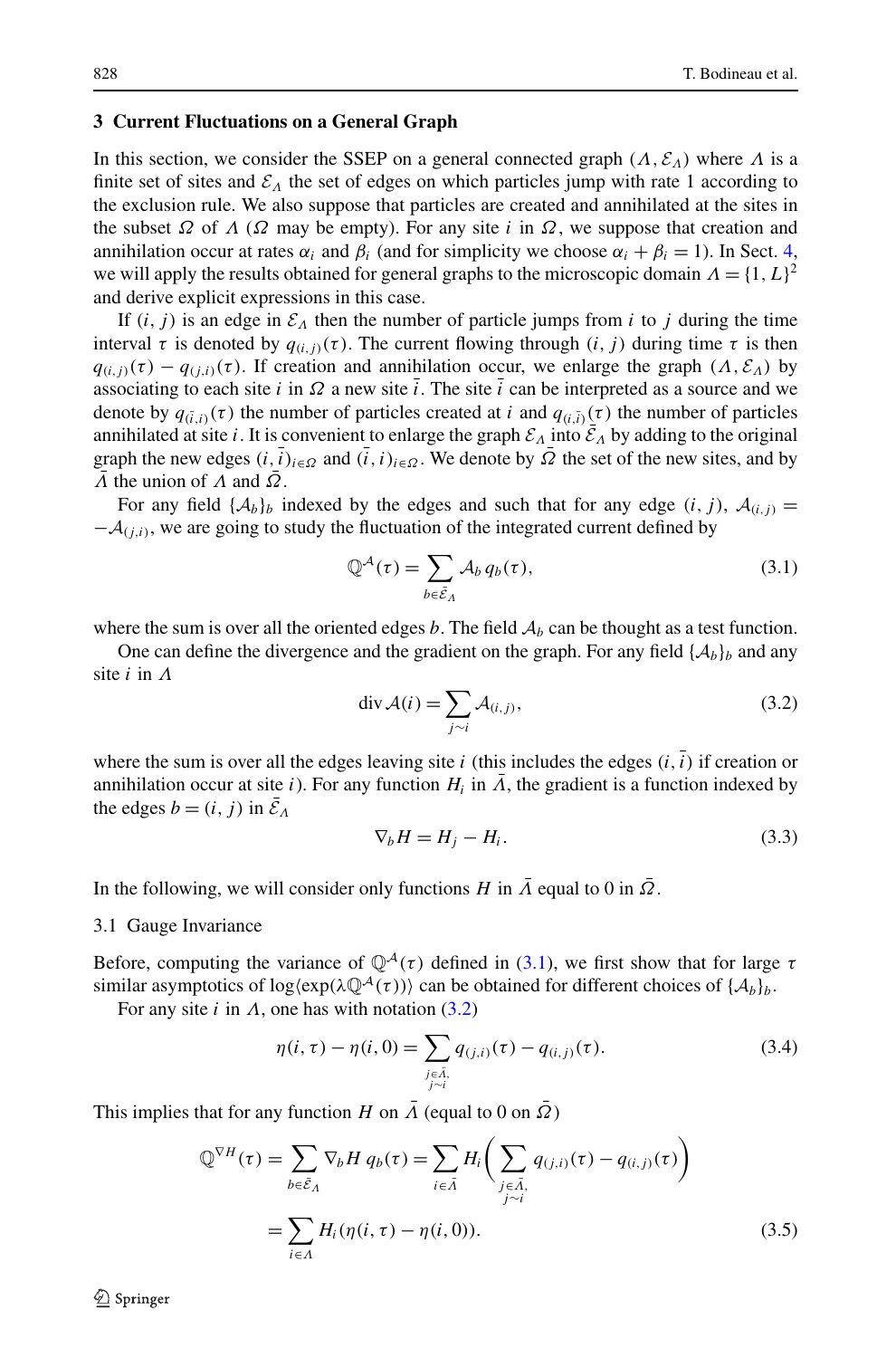<span id="page-8-0"></span>Therefore,  $\mathbb{Q}^{\nabla H}(\tau)$  remains bounded when the time diverges. As a consequence, for any  $\lambda \in \mathbb{R}$ ,  $\mathcal{A}_b$  and  $H_i$ 

$$
\lim_{\tau \to \infty} \frac{1}{\tau} \log \Biggl( \exp \Biggl( \lambda \sum_{b \in \tilde{\mathcal{E}}_A} A_b q_b(\tau) \Biggr) \Biggr) \n= \lim_{\tau \to \infty} \frac{1}{\tau} \log \Biggl( \exp \Biggl( \lambda \sum_{b \in \tilde{\mathcal{E}}_A} (A_b + \nabla_b H) q_b(\tau) \Biggr) \Biggr).
$$
\n(3.6)

Thus the large deviations of  $\mathbb{Q}^{\mathcal{A}}(\tau)$  and  $\mathbb{Q}^{\mathcal{A}+\nabla H}(\tau)$  with respect to time are the same.

We are going now to recall how a field  $A_b$  in  $\bar{E}_A$  can be decomposed as

$$
\mathcal{A}_b = V_b + \nabla_b H,\tag{3.7}
$$

where *H* is a function in  $\overline{A}$  (equal to 0 on  $\overline{Q}$ ) and *V* is divergence free in  $\overline{A}$ 

$$
\forall i \in \Lambda, \quad \text{div } V(i) = 0.
$$

Note that no conditions are imposed on div  $V(\bar{i})$  for  $\bar{i}$  in  $\bar{\Omega}$ , if there are sources ( $\Omega \neq \emptyset$ ). If there are no sources ( $\Omega = \emptyset$ ), then *H* is defined up to a constant.

For decomposition (3.7) to hold, *H* has to be the solution of

$$
\forall i \in \Lambda, \quad \text{div}\,\mathcal{A}(i) = \Delta H_i = \sum_{j \sim i} (H_j - H_i). \tag{3.8}
$$

In the case with sources ( $\Omega \neq \emptyset$ ), the solution of (3.8) can be written in terms of the Green's functions, defined for any site *k* by

$$
\forall i \in \Lambda, \quad \Delta G_i^{(k)} = -\delta_{i,k}, \quad \text{and} \quad \forall i \in \bar{\Omega}, \quad G_i^{(k)} = 0. \tag{3.9}
$$

Thus for  $j \in \overline{\Lambda}$ 

$$
H_j = -\sum_{k \in \Lambda} \operatorname{div} \mathcal{A}(k) G_j^{(k)},\tag{3.10}
$$

and the field  $V_b = A_b - \nabla_b H$  is divergence free.

# 3.2 Variance of the Current

We are going to compute the variance of  $\mathbb{Q}^{\mathcal{A}}(\tau) = \sum_{b \in \mathcal{E}_{\Lambda}} \mathcal{A}_{b} q_{b}(\tau)$ . From (3.6–3.7), we know that to compute large time asymptotics it is enough to consider  $A$  which is divergence free.

One has

$$
\partial_{\tau} \log \langle \exp(\lambda \mathbb{Q}^{\mathcal{A}}(\tau)) \rangle
$$
  
= 
$$
\sum_{i \in \Omega} \alpha_{i} (\exp(\lambda \mathcal{A}_{(\overline{i},i)}) - 1) \frac{\langle (1 - \eta_{i}) \exp(\lambda \mathbb{Q}^{\mathcal{A}}(\tau)) \rangle}{\langle \exp(\lambda \mathbb{Q}^{\mathcal{A}}(\tau)) \rangle}
$$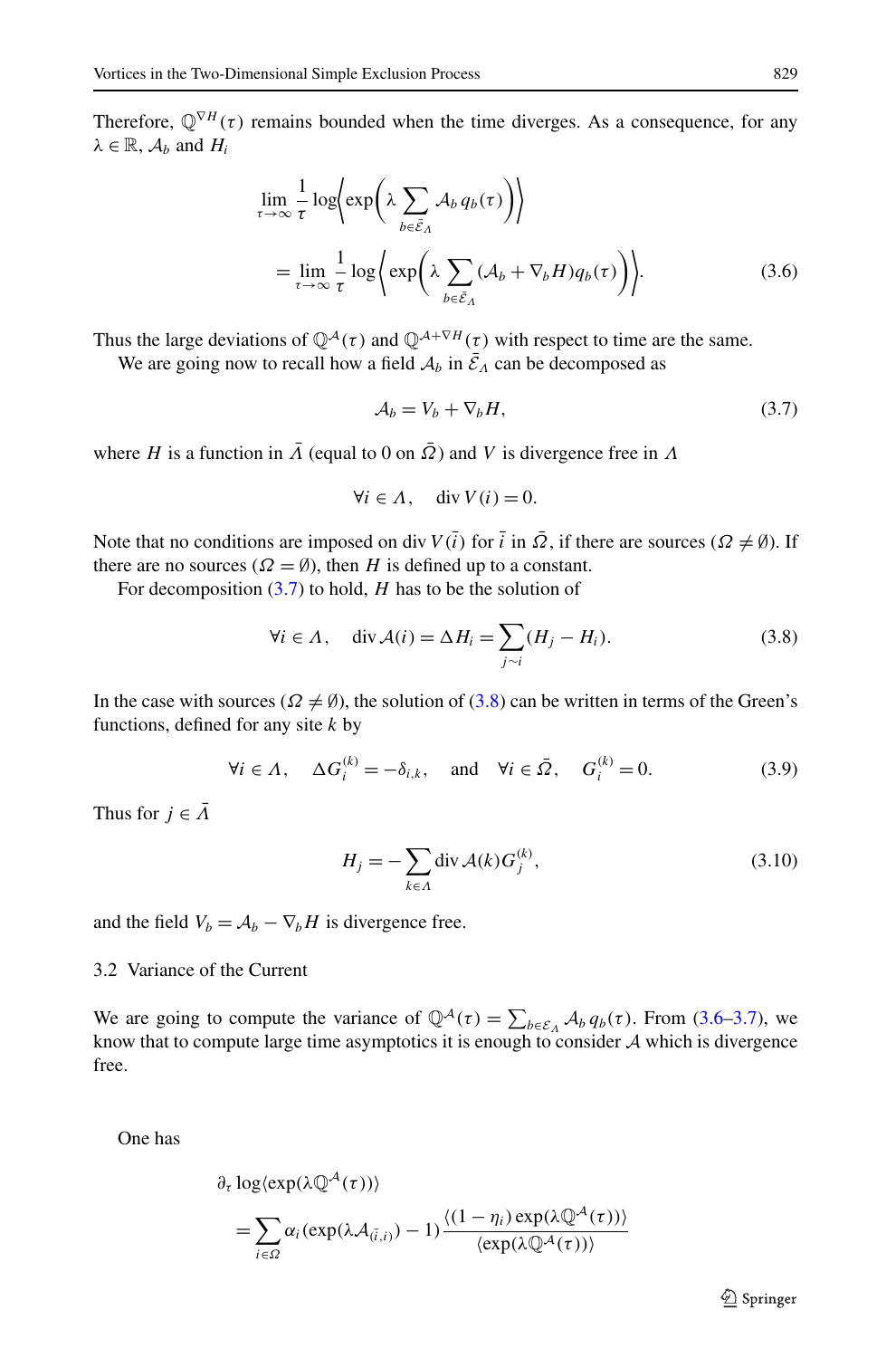+ 
$$
\beta_i(\exp(-\lambda \mathcal{A}_{(\tilde{i},i)}) - 1) \frac{\langle \eta_i \exp(\lambda \mathbb{Q}^{\mathcal{A}}(\tau)) \rangle}{\langle \exp(\lambda \mathbb{Q}^{\mathcal{A}}(\tau)) \rangle}
$$
  
+  $\sum_{(i,j) \in \mathcal{E}_{\Lambda}} (\exp(\lambda \mathcal{A}_{(i,j)}) - 1) \frac{\langle \eta_i (1 - \eta_j) \exp(\lambda \mathbb{Q}^{\mathcal{A}}(\tau)) \rangle}{\langle \exp(\lambda \mathbb{Q}^{\mathcal{A}}(\tau)) \rangle},$  (3.11)

<span id="page-9-0"></span>where the sum is over all the oriented bonds  $(i, j)$  and  $\langle \cdot \rangle$  denotes the average over the random process in the time interval  $[0, \tau]$  and over an initial condition chosen according to the invariant measure for the SSEP. The procedure to derive  $(3.11)$  is similar to what was done in [[10](#page-20-0)]. One considers all the possible moves occurring during an infinitesimal time interval  $d\tau$  and their contributions to  $\langle \exp(\lambda \mathbb{Q}^{\mathcal{A}}(\tau)) \rangle$ . The first terms in (3.11) correspond to a jump of a particle from site  $i$  to site  $i$  (creation) or from site  $i$  to site  $i$  (annihilation), whereas the last term corresponds to a jump from site *i* to *j* .

Let us denote by  $\langle \cdot \rangle_{\lambda}$  the expectation of the tilted measure defined as follows: for any function *f*

$$
\langle f(\eta) \rangle_{\lambda} = \lim_{\tau \to \infty} \frac{\langle f(\eta(\tau)) \exp(\lambda \mathbb{Q}^{\mathcal{A}}(\tau)) \rangle}{\langle \exp(\lambda \mathbb{Q}^{\mathcal{A}}(\tau)) \rangle}.
$$
 (3.12)

Using the symmetry  $A(i,j) = -A(i,j)$  and the relation  $\alpha_i + \beta_i = 1$ , we get by expanding (3.11) for small *λ*

$$
\lim_{\tau \to \infty} \partial_{\tau} \log \langle \exp(\lambda \mathbb{Q}^{\mathcal{A}}(\tau)) \rangle
$$
\n
$$
= \lambda \sum_{i \in \Omega} \mathcal{A}_{(\tilde{i},i)} \alpha_i + \lambda \sum_{i \in \Lambda} \text{div} \mathcal{A}(i) \langle \eta_i \rangle_{\lambda} + \frac{\lambda^2}{2} \sum_{i \in \Omega} (\mathcal{A}_{(\tilde{i},i)})^2 \langle (\beta_i \eta_i + \alpha_i (1 - \eta_i)) \rangle_{\lambda}
$$
\n
$$
+ \frac{\lambda^2}{2} \sum_{(i,j) \in \mathcal{E}_{\Lambda}} (\mathcal{A}_{(i,j)})^2 \langle \eta_i (1 - \eta_j) \rangle_{\lambda} + O(\lambda^3). \tag{3.13}
$$

For *λ* small, one expects that

$$
\langle \eta_i \rangle_{\lambda} = \langle \eta_i \rangle + O(\lambda), \qquad \langle \eta_i (1 - \eta_j) \rangle_{\lambda} = \langle \eta_i (1 - \eta_j) \rangle + O(\lambda). \tag{3.14}
$$

In principle one would need to know the first order correction to  $\langle \eta_i \rangle_{\lambda}$  to obtain (3.11) at the second order in *λ*.

*For* A *divergence free*, the term  $\langle \eta_i \rangle_{\lambda}$  disappears and the formula (3.13) simplifies

$$
\lim_{\tau \to \infty} \frac{1}{\tau} \log \langle \exp(\lambda \mathbb{Q}^{\mathcal{A}}(\tau)) \rangle = \lambda \operatorname{Mean} + \frac{\lambda^2}{2} \operatorname{Var} + O(\lambda^3),\tag{3.15}
$$

where

Mean = 
$$
\lim_{\tau \to \infty} \frac{\langle \mathbb{Q}^{\mathcal{A}}(\tau) \rangle}{\tau} = \sum_{i \in \Omega} \mathcal{A}_{(\bar{i},i)} \alpha_i.
$$

$$
\begin{split} \text{Var} &= \lim_{\tau \to \infty} \frac{\langle \mathbb{Q}^{\mathcal{A}}(\tau)^2 \rangle_c}{\tau} \\ &= \sum_{(i,j) \in \mathcal{E}_{\Lambda}} (\mathcal{A}_{(i,j)})^2 \langle \eta_i (1 - \eta_j) \rangle + \sum_{i \in \Omega} (\mathcal{A}_{(\bar{i},i)})^2 \langle \eta_i (1 - \alpha_i) + \alpha_i (1 - \eta_i) \rangle, \quad (3.16) \end{split}
$$

where the sum is over all the oriented edges. If there are no sources then the second term in (3.16) disappears.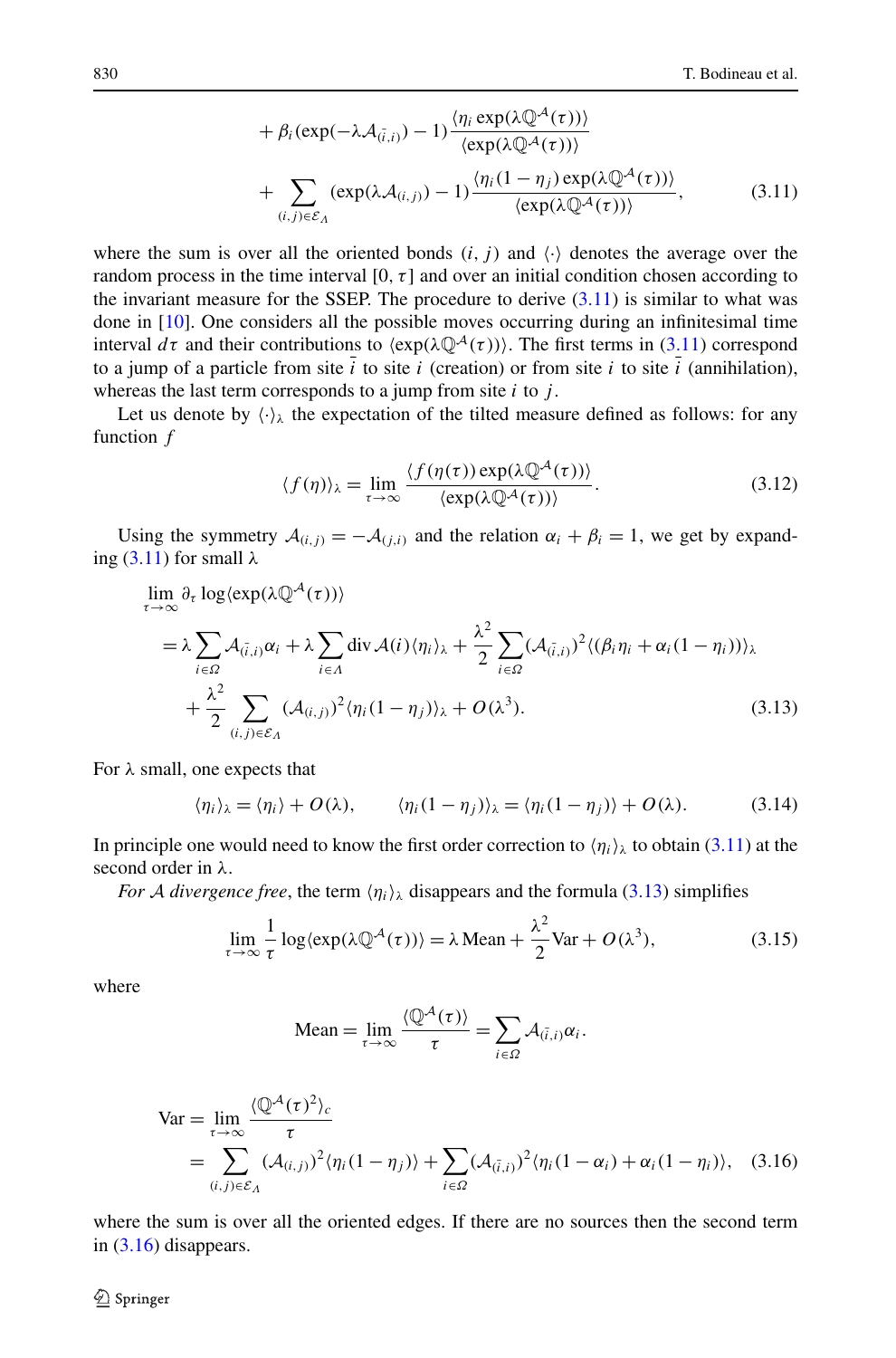<span id="page-10-0"></span>*For a general field* A, we can use the decomposition ([3.7\)](#page-8-0). If  $\Omega \neq 0$ , there is a representation of *V* in terms of Green functions ([3.10](#page-8-0)): for any  $(i, j) \in \overline{\Lambda}$ 

$$
V_{(i,j)} = A_{(i,j)} + \sum_{k \in \Lambda} \text{div } A(k)(-G_i^{(k)} + G_j^{(k)}).
$$
 (3.17)

Invariance ([3.6](#page-8-0)) implies that the asymptotic formula for (3.17) is given by [\(3.15\)](#page-9-0) with  $\mathcal A$ replaced by *V*

Mean = 
$$
\sum_{i \in \Omega} V_{(\bar{i},i)} \alpha_i.
$$

$$
\text{Var} = \sum_{(i,j)\in\mathcal{E}_A} (V_{(i,j)})^2 \langle \eta_i (1-\eta_j) \rangle + \sum_{i\in\Omega} (V_{(\bar{i},i)})^2 \langle \eta_i (1-\alpha_i) + \alpha_i (1-\eta_i) \rangle, \tag{3.18}
$$

where as before the sum is over all the oriented edges.

Further simplifications can be obtained if the system is in equilibrium at density  $\bar{\rho}$ , i.e. if the intensities of the sources are such that  $\alpha_i = \overline{\rho}$ ,  $\beta_i = 1 - \overline{\rho}$ . In this case,  $\langle \eta_i(1 - \eta_i) \rangle =$  $\bar{\rho}(1 - \bar{\rho})$  and by expanding (3.18) with  $V_b = A_b - \nabla_b H$ , we get

$$
\begin{split} \text{Var} &= \bar{\rho}(1-\bar{\rho}) \bigg[ \sum_{(i,j)\in\bar{\mathcal{E}}_{A}} \mathcal{A}_{(i,j)}^2 - 2 \sum_{(i,j)\in\bar{\mathcal{E}}_{A}} \mathcal{A}_{(i,j)} \nabla_{(i,j)} H + \sum_{(i,j)\in\bar{\mathcal{E}}_{A}} (\nabla_{(i,j)} H)^2 \bigg] \\ &= \bar{\rho}(1-\bar{\rho}) \bigg[ \sum_{(i,j)\in\bar{\mathcal{E}}_{A}} \mathcal{A}_{(i,j)}^2 + 4 \sum_{i\in A} \text{div} \, \mathcal{A}(i) H_i - 2 \sum_{i\in A} \Delta H_i H_i \bigg], \end{split}
$$

where the second equation is obtained by summation by parts. From  $(3.8)$  $(3.8)$  $(3.8)$ , one has  $\Delta H_i =$  $div A(i)$  so that

$$
\text{Var} = \bar{\rho}(1 - \bar{\rho}) \bigg[ \sum_{(i,j) \in \bar{\mathcal{E}}_A} \mathcal{A}_{(i,j)}^2 + 2 \sum_{i \in A} \text{div} \mathcal{A}(i) H_i \bigg]. \tag{3.19}
$$

Replacing  $H$  by  $(3.10)$  $(3.10)$  $(3.10)$ , we finally obtain

$$
\text{Var} = \bar{\rho}(1 - \bar{\rho}) \bigg[ \sum_{(i,j) \in \bar{\mathcal{E}}_{A}} \mathcal{A}_{(i,j)}^2 - 2 \sum_{i,k \in A} G_i^{(k)} \operatorname{div} \mathcal{A}(k) \operatorname{div} \mathcal{A}(i) \bigg],\tag{3.20}
$$

where the sum is over all the oriented edges  $(i, j)$ .

## **4 Two Dimensional SSEP**

In this section we will apply the general results of Sect. [3](#page-7-0) to the SSEP in the periodic square lattice  $\Lambda = \{1, L\}^2$  with nearest neighbor jumps and derive explicit expressions in this case. We consider the integrated current flowing through the edges in  $\Gamma_L^{\ell} = \{L/2, L/2 + 1\} \times$  $\{1, \ell\}$  given by

$$
Q^{\ell}(\tau) = \sum_{(i,i+\vec{e}_1)\in\Gamma_L^{\ell}} q_{(i,i+\vec{e}_1)}(\tau) - q_{(i+\vec{e}_1,i)}(\tau)
$$
(4.1)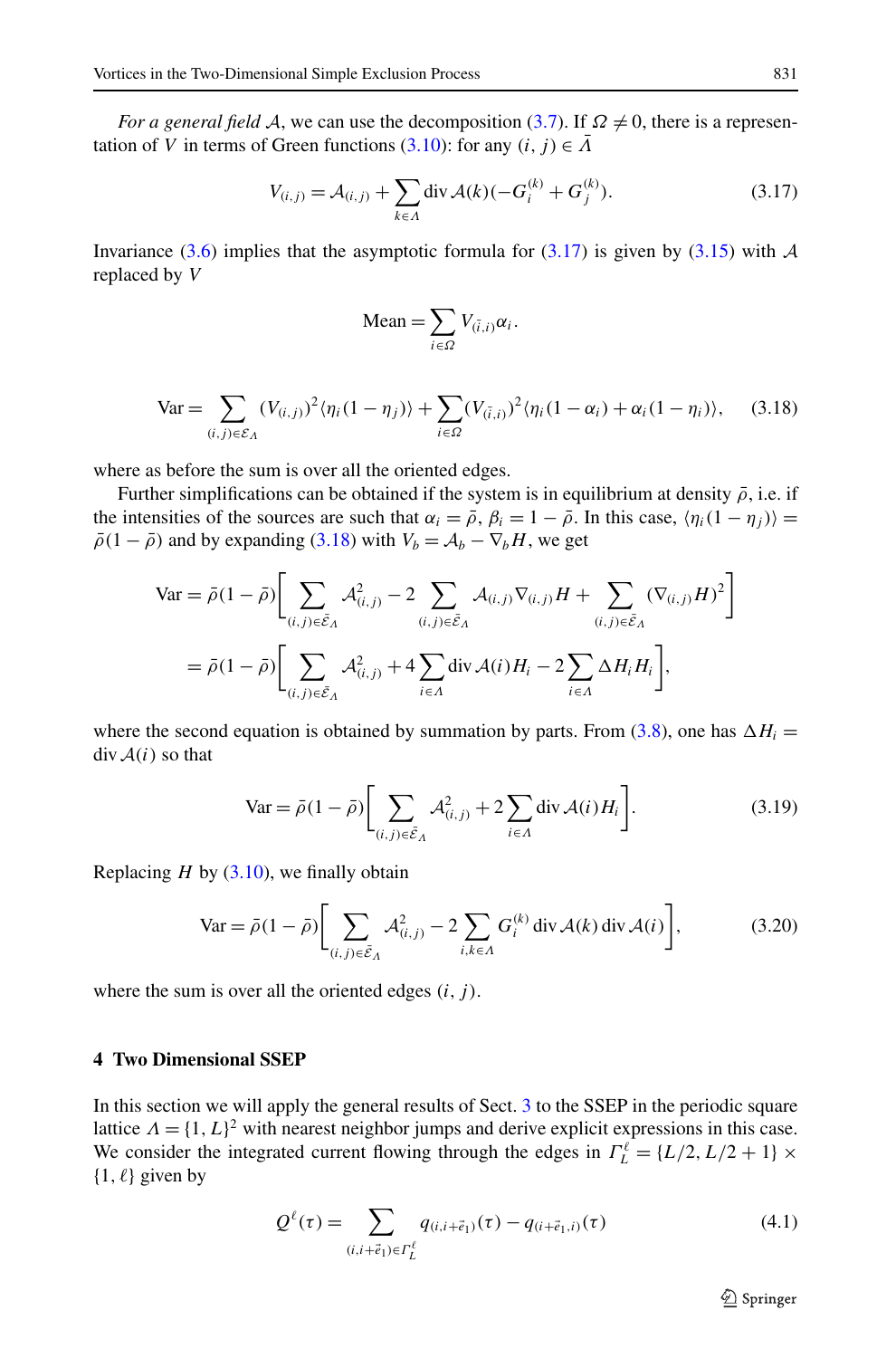<span id="page-11-0"></span>**Fig. 3** The *dashed lines* represent the dual lattice and *Γ* is depicted by the thick edges. The function *H* defined in (4.3) is equal to 1 in the *grey region* and 0 outside

with  $\vec{e}_1 = (1, 0)$ . The integrated current  $O^{\ell}$  can be rewritten as  $\mathbb{O}^{\mathcal{A}}$  defined in [\(3.1](#page-7-0)) with

 $\Gamma^\ell_I$ 

 $z_{\ell}^+$ 

ሕ

Ġ

$$
\forall i, j \in \Lambda, \quad \mathcal{A}_{i,j} = \begin{cases} 1, & \text{if } (i, j) = (i, i + \vec{e}_1) \in \Gamma_L^{\ell}, \\ -1, & \text{if } (i, j) = (i, i - \vec{e}_1) \in \Gamma_L^{\ell}, \\ 0, & \text{otherwise.} \end{cases} \tag{4.2}
$$

The gauge invariance [\(3.6](#page-8-0)) is easily illustrated in the two dimensional case. Let  $z_t^+$  and *z*<sub>*L*</sub> be the 2 sites of the dual lattice such that  $Γ_L^{\ell}$  is the set of edges intersected by the segment  $(z_\ell^+, z_\ell^-)$  (see Fig. 3). Let  $\gamma$  be another path connecting  $z_\ell^+$  to  $z_\ell^-$  on the dual lattice, then we can define the current  $\mathbb{Q}^{\mathcal{B}}(\tau)$  flowing through the edges intersecting *γ*, where *B* generalizes (4.2) for the edges intersecting *γ* . One can check that

$$
\mathcal{A} = \mathcal{B} + \nabla H,\tag{4.3}
$$

for some *H*. Therefore, the statistics of the currents  $\mathbb{Q}^{\mathcal{A}}(\tau)$  and  $\mathbb{Q}^{\mathcal{B}}(\tau)$  are asymptotically the same at large times [\(3.6\)](#page-8-0). This is of course expected as the particles in the grey region of Fig. 3 cannot accumulate.

#### 4.1 Computation of the Variance

We turn now to the computation of

$$
Var = \lim_{\tau \to \infty} \frac{\langle Q^{\ell}(\tau)^2 \rangle_c}{\tau},
$$

the asymptotic of the variance of  $Q^{\ell}(\tau) = Q^{\mathcal{A}}(\tau)$  (4.2) for large *τ*. On the periodic domain, the variance is given by  $(3.18)$  $(3.18)$  $(3.18)$  without the source term. As the invariant measure is uniformly distributed,  $\langle \eta_i(1 - \eta_j) \rangle$  depends only on the number *N* of particles and the size *L*. Let  $S_{L,N} = \frac{N(L^2-N)}{L^2(L^2-1)} = \langle \eta_i(1-\eta_j) \rangle$  for  $i \neq j$ , then the expression [\(3.19\)](#page-10-0) remains valid

$$
\text{Var} = S_{L,N} \bigg[ \sum_{(i,j) \in \mathcal{E}_A} \mathcal{A}_{(i,j)}^2 + 2 \sum_{i \in A} \text{div} \mathcal{A}(i) H_i \bigg],\tag{4.4}
$$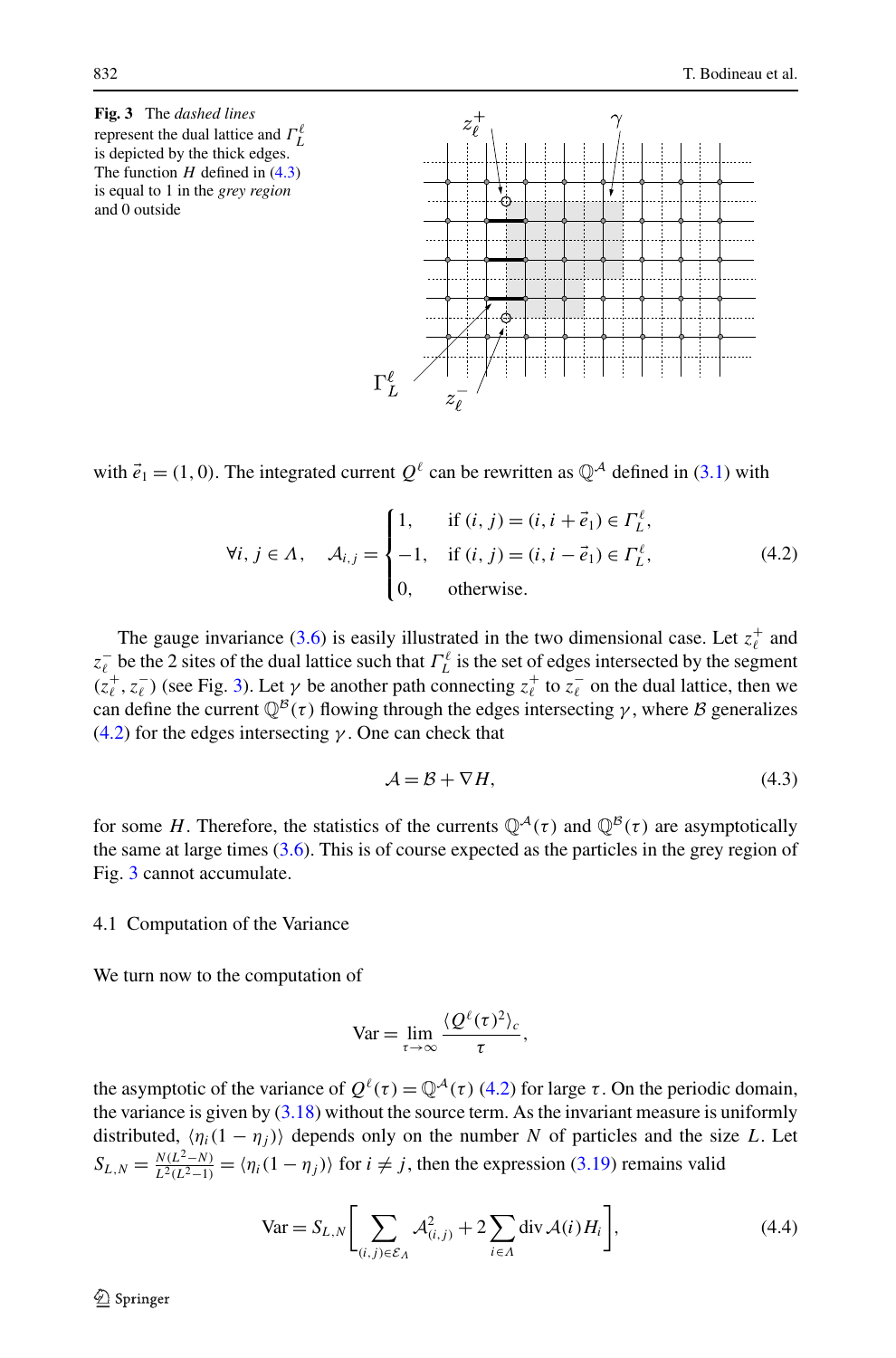<span id="page-12-0"></span>where  $H$  is given by  $(3.8)$  which reads now

$$
\forall i \in \Lambda, \quad \Delta H_i = \text{div}\,\mathcal{A}(i) = \begin{cases} 1, & \text{if } i \in \Gamma_L^{\ell,+} = \{L/2, s\}_{1 \le s \le \ell}, \\ -1, & \text{if } i \in \Gamma_L^{\ell,-} = \{L/2 + \vec{e}_1, s\}_{1 \le s \le \ell}, \\ 0, & \text{otherwise.} \end{cases} \tag{4.5}
$$

Thus *H* is equal to

$$
H_i = -\sum_{k \in \Gamma_L^{\ell,+}} G_i^{(k, k + \vec{e}_1)},\tag{4.6}
$$

where the Green's function  $(3.9)$  is replaced for any sites  $k, k'$  in  $\Lambda$  by

$$
\forall i \in \Lambda, \quad \Delta G_i^{(k',k)} = \delta_{i,k} - \delta_{i,k'}.
$$
\n(4.7)

From ([4.4\)](#page-11-0), we finally obtain

$$
\text{Var} = 2S_{L,N} \bigg[ \ell - \sum_{i,k \in \Gamma_L^{\ell,+}} (G_i^{(k,k+\vec{e}_1)} - G_{i+\vec{e}_1}^{(k,k+\vec{e}_1)}) \bigg]. \tag{4.8}
$$

The Green's function (4.7) is given for any  $i = (i_1, i_2)$  in  $\Lambda$  by

$$
G_i^{(k,k')} = \frac{1}{L^2} \sum_{q_1, q_2 \neq (0,0)} \frac{\exp(iq \cdot (i-k)) - \exp(iq \cdot (i-k'))}{4 - 2\cos(q_1) - 2\cos(q_2)} \tag{4.9}
$$

where  $q \cdot j = q_1 j_1 + q_2 j_2$  stands for the scalar product with  $q_1 = 2\pi \frac{m_1}{L}, q_2 = 2\pi \frac{m_2}{L}$  for  $m_1, m_2$  in {0*, L* − 1}. Thus (4.8) becomes with the convention that  $\frac{1-\cos(q_2\ell)}{1-\cos(q_2)} = \ell^2$  for  $q_2 = 0$ 

$$
\text{Var} = 2S_{L,N}\bigg(\ell - \frac{1}{L^2} \sum_{q_1, q_2 \neq (0,0)} \frac{(1 - \cos(q_1))(1 - \cos(q_2\ell))}{(1 - \cos(q_2))(2 - \cos(q_1) - \cos(q_2))}\bigg). \tag{4.10}
$$

Using the identity

$$
\frac{1}{L}\sum_{q_2}\frac{1-\cos(q_2\ell)}{1-\cos(q_2)}=\frac{1}{L}\sum_{m=1}^{L-1}\frac{1-\cos(2\pi\ell\frac{m}{L})}{1-\cos(2\pi\frac{m}{L})}+\frac{\ell^2}{L}=\ell,
$$

we finally rewrite (4.10) as

$$
\text{Var} = 2S_{L,N} \left( \frac{\ell^2}{L^2} + \frac{1}{L^2} \sum_{q_1, q_2 \neq (0,0)} \frac{1 - \cos(q_2 \ell)}{2 - \cos(q_1) - \cos(q_2)} \right) \tag{4.11}
$$

with  $q_1 = 2\pi \frac{m_1}{L}, q_2 = 2\pi \frac{m_2}{L}$  for  $m_1, m_2$  in  $\{0, L - 1\}.$ 

One can show, see Appendix [B](#page-18-0), that for large *L* and  $\ell$ , expression (4.11) becomes for  $h = \ell/L$ 

2 Springer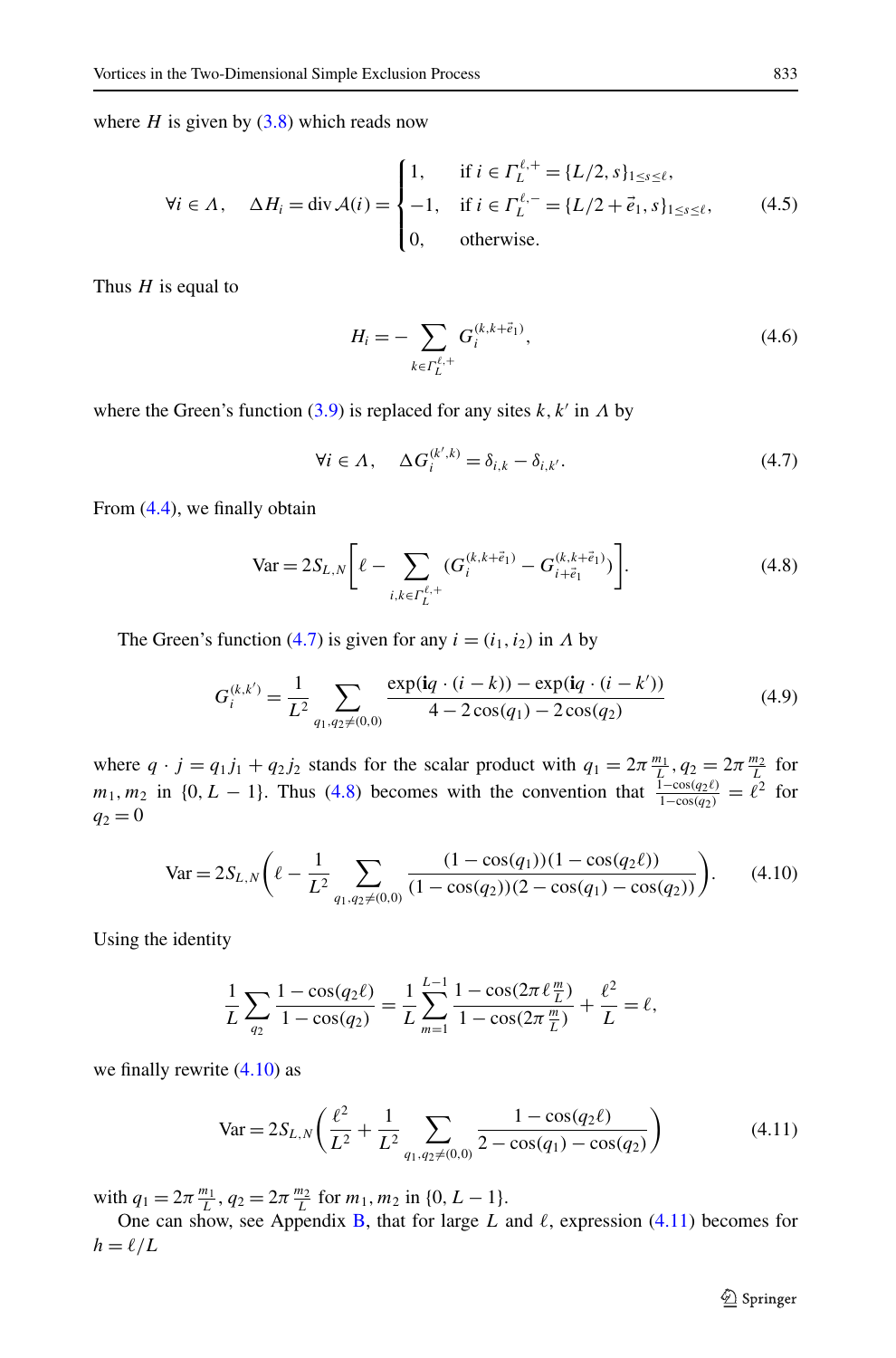<span id="page-13-0"></span>
$$
\text{Var} = \frac{2S_{L,N}}{\pi} \bigg[ \log L + h^2 + \log \bigg( \frac{\sinh(\pi h)}{\pi} \bigg) + \frac{3 \log 2}{2} + \gamma + \sum_{m \ge 1} \log \bigg( 1 + \frac{\sin^2(\pi h)}{\sinh^2(\pi m)} \bigg) \bigg],\tag{4.12}
$$

where  $\gamma \approx 0.577$  is the Euler constant.

## 4.2 Time Dependence

To compare with the results of simulations, it is useful to calculate how the moments of  $\mathbb{Q}^{\mathcal{A}}(\tau)$  depend on  $\tau$ . At finite times  $\tau$ , the gauge invariance ([3.6\)](#page-8-0) is of no use. We focus now on systems with no sources and study the variance of  $\mathbb{Q}^{\mathcal{A}}(\tau)$  for a general field A at finite time *τ* .

Following the same procedure which led to  $(3.11)$  $(3.11)$ ,  $(3.13)$ , we get up to the second order in *λ*,

$$
\partial_{\tau} \langle \exp(\lambda \mathbb{Q}^{\mathcal{A}}(\tau)) \rangle
$$
\n
$$
= \lambda \sum_{i \in \Lambda} \text{div} \mathcal{A}(i) \langle \eta_{i}(\tau) \exp(\lambda \mathbb{Q}^{\mathcal{A}}(\tau)) \rangle
$$
\n
$$
+ \frac{\lambda^{2}}{2} \sum_{(i,j) \in \mathcal{E}_{\Lambda}} (\mathcal{A}_{(i,j)})^{2} \langle \eta_{i}(\tau)(1 - \eta_{j}(\tau)) \exp(\lambda \mathbb{Q}^{\mathcal{A}}(\tau)) \rangle, \tag{4.13}
$$

where the second sum is over all the oriented edges. We therefore need to determine  $\langle \eta_i(\tau) \exp(\lambda \mathbb{Q}^{\mathcal{A}}(\tau)) \rangle$  to first order in  $\lambda$ . To do so, we can write

$$
\partial_{\tau} \langle \eta_i(\tau) \exp(\lambda \mathbb{Q}^{\mathcal{A}}(\tau)) \rangle \n= \sum_{\substack{(k,j) \in \mathcal{E}_{\Lambda} \\ k,j \neq i}} (\exp(\lambda \mathcal{A}_{(k,j)}) - 1) \langle \eta_i(\tau) \eta_k(\tau) (1 - \eta_j(\tau)) \exp(\lambda \mathbb{Q}^{\mathcal{A}}(\tau)) \rangle \n+ \sum_{j \sim i} \exp(\lambda \mathcal{A}_{(j,i)}) \langle \eta_j(\tau) (1 - \eta_i(\tau)) \exp(\lambda \mathbb{Q}^{\mathcal{A}}(\tau)) \rangle \n- \langle \eta_i(\tau) (1 - \eta_j(\tau)) \exp(\lambda \mathbb{Q}^{\mathcal{A}}(\tau)) \rangle,
$$

where the first sum is over all the oriented edges  $(k, j)$  which do not intersect  $i$ , but the second sum is over the neighbors  $j$  of  $i$ . As for  $(3.11)$  $(3.11)$ , this expression can be derived by adding the contributions of all the single moves which may occur during the infinitesimal time interval *dτ* . Expanding to first order in *λ*, we get for a given *τ*

$$
\partial_{\tau} \langle \eta_i(\tau) \exp(\lambda \mathbb{Q}^{\mathcal{A}}(\tau)) \rangle \n= \lambda \sum_{\substack{(k,j) \in \mathcal{E}_{\Lambda} \\ k,j \neq i}} \mathcal{A}_{(k,j)} \langle \eta_i(\eta_k - \eta_j) \rangle + \sum_{j \sim i} \langle \eta_j(\tau) \exp(\lambda \mathbb{Q}^{\mathcal{A}}(\tau)) \rangle \n- \langle \eta_i(\tau) \exp(\lambda \mathbb{Q}^{\mathcal{A}}(\tau)) \rangle + \lambda \mathcal{A}_{(j,i)} \langle \eta_j(1 - \eta_i) \rangle.
$$
\n(4.14)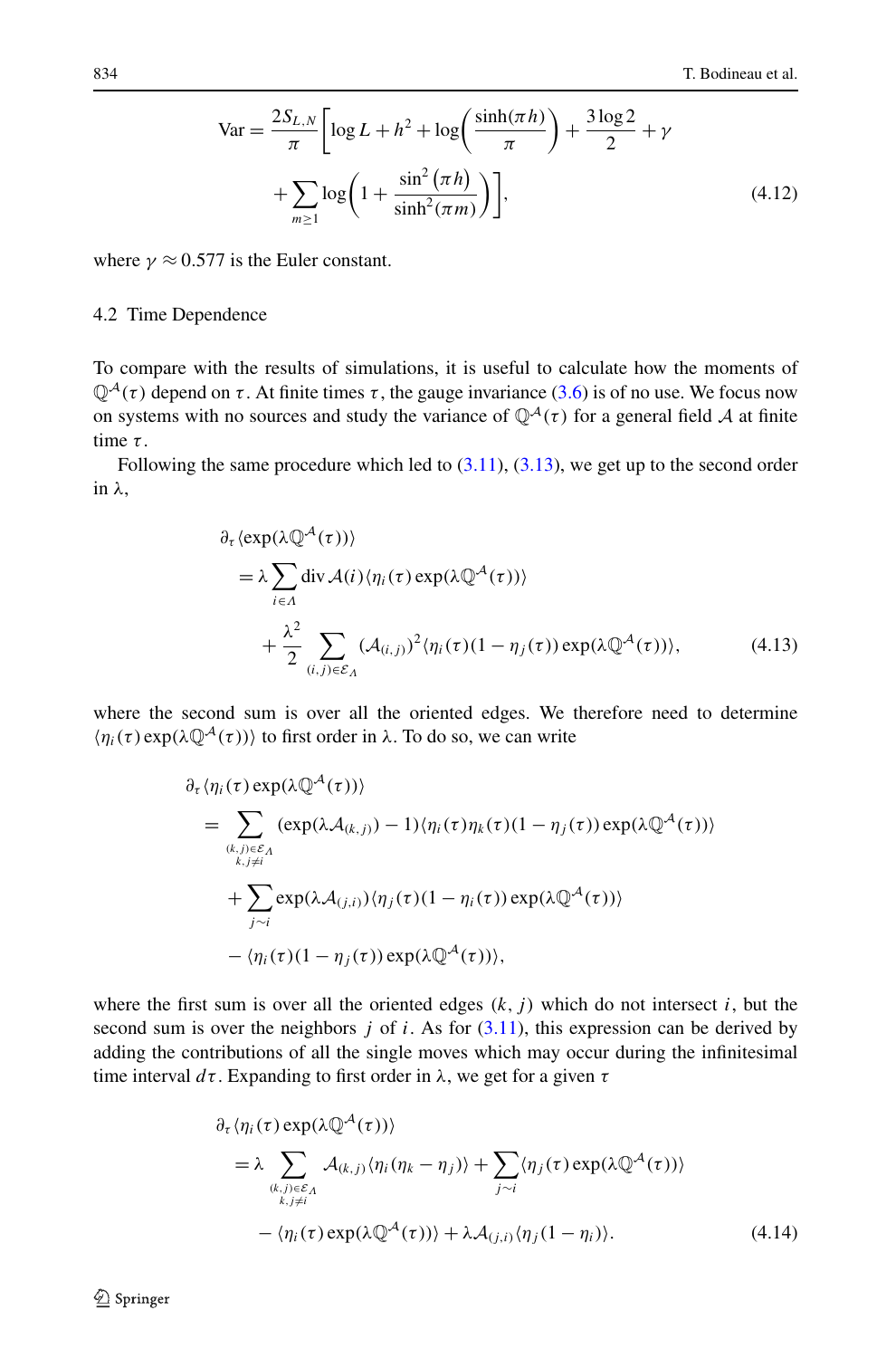In the periodic case, the first term in [\(4.14\)](#page-13-0) vanishes since  $\langle \eta_j(1 - \eta_i) \rangle = S_{L,N}$ , is independent of *i*, *j*. Hence

$$
\partial_{\tau} \langle \eta_i(\tau) \exp(\lambda \mathbb{Q}^{\mathcal{A}}(\tau)) \rangle = \sum_{j:(i,j) \in \mathcal{E}_{\Lambda}} \langle \eta_j(\tau) \exp(\lambda \mathbb{Q}^{\mathcal{A}}(\tau)) \rangle - \langle \eta_i(\tau) \exp(\lambda \mathbb{Q}^{\mathcal{A}}(\tau)) \rangle
$$
  
+  $\lambda S_{L,N} \sum_{j \sim i} \mathcal{A}_{(j,i)}.$  (4.15)

We introduce for any site *k* in *Λ* the time dependent Green's function, solution of

$$
\forall i \in \Lambda, \quad \partial_{\tau} G_{\tau,i}^{(k)} = \Delta G_{\tau,i}^{(k)} + \delta_{i,k} = \sum_{j \sim i} (G_{\tau,j}^{(k)} - G_{\tau,i}^{(k)}) + \delta_{i,k}, \tag{4.16}
$$

with the initial condition  $G_{0,i}^{(k)} = 0$ . Integrating (4.15), one obtains to first order in  $\lambda$ 

$$
\langle \eta_i(\tau) \exp(\lambda \mathbb{Q}^{\mathcal{A}}(\tau)) \rangle = \langle \eta_i \rangle + \lambda S_{L,N} \sum_k G_{\tau,i}^{(k)} \sum_{j \sim k} \mathcal{A}_{(j,k)}
$$

$$
= \langle \eta_i \rangle - \lambda S_{L,N} \sum_k G_{\tau,i}^{(k)} \operatorname{div} \mathcal{A}(k). \tag{4.17}
$$

Using  $(4.17)$  in  $(4.13)$  $(4.13)$  $(4.13)$ , we get for the second order term in  $\lambda$ 

$$
\partial_{\tau} \langle \exp(\lambda \mathbb{Q}^{\mathcal{A}}(\tau)) \rangle = \lambda^{2} S_{L,N} \bigg( \frac{1}{2} \sum_{(i,j) \in \mathcal{E}_{\Lambda}} (\mathcal{A}_{(i,j)})^{2} - \sum_{k \in \Lambda \atop i \in \Lambda} G_{\tau,i}^{(k)} \operatorname{div} \mathcal{A}(k) \operatorname{div} \mathcal{A}(i) \bigg), \tag{4.18}
$$

where the first sum is over all the oriented edges.

For the periodic square lattice  $\Lambda = \{1, L\}^2$ , the Green's function (4.16) is given for any  $k = (k_1, k_2)$  and  $i = (i_1, i_2)$  in *Λ* 

$$
G_{\tau,i}^{(k)} = \frac{1}{L^2} \bigg[ \tau + \sum_{q_1,q_2 \neq (0,0)} \frac{1 - e^{-(4-2\cos(q_1) - 2\cos(q_2))\tau}}{4 - 2\cos(q_1) - 2\cos(q_2)} \exp(\mathbf{i} \, q \cdot (i - k)) \bigg],
$$

with  $q_1 = 2\pi \frac{m_1}{L}, q_2 = 2\pi \frac{m_2}{L}$  for  $m_1, m_2$  in {0*, L* − 1}. Using (4.18), we deduce an exact expression for the variance of the current  $Q^{\ell}(\tau)$  through a slit (A is given by ([4.2\)](#page-11-0))

$$
\langle Q^{\ell}(\tau)^{2} \rangle_{c} = 2S_{L,N} \int_{0}^{\tau} ds \left( \ell - \frac{1}{L^{2}} \sum_{q_{1},q_{2} \neq (0,0)} \frac{(1 - e^{-(4 - 2\cos(q_{1}) - 2\cos(q_{2}))s})}{2 - \cos(q_{1}) - \cos(q_{2})} \times \frac{(1 - \cos(q_{1}))(1 - \cos(q_{2}\ell))}{1 - \cos(q_{2})} \right).
$$

 $\hat{\mathfrak{D}}$  Springer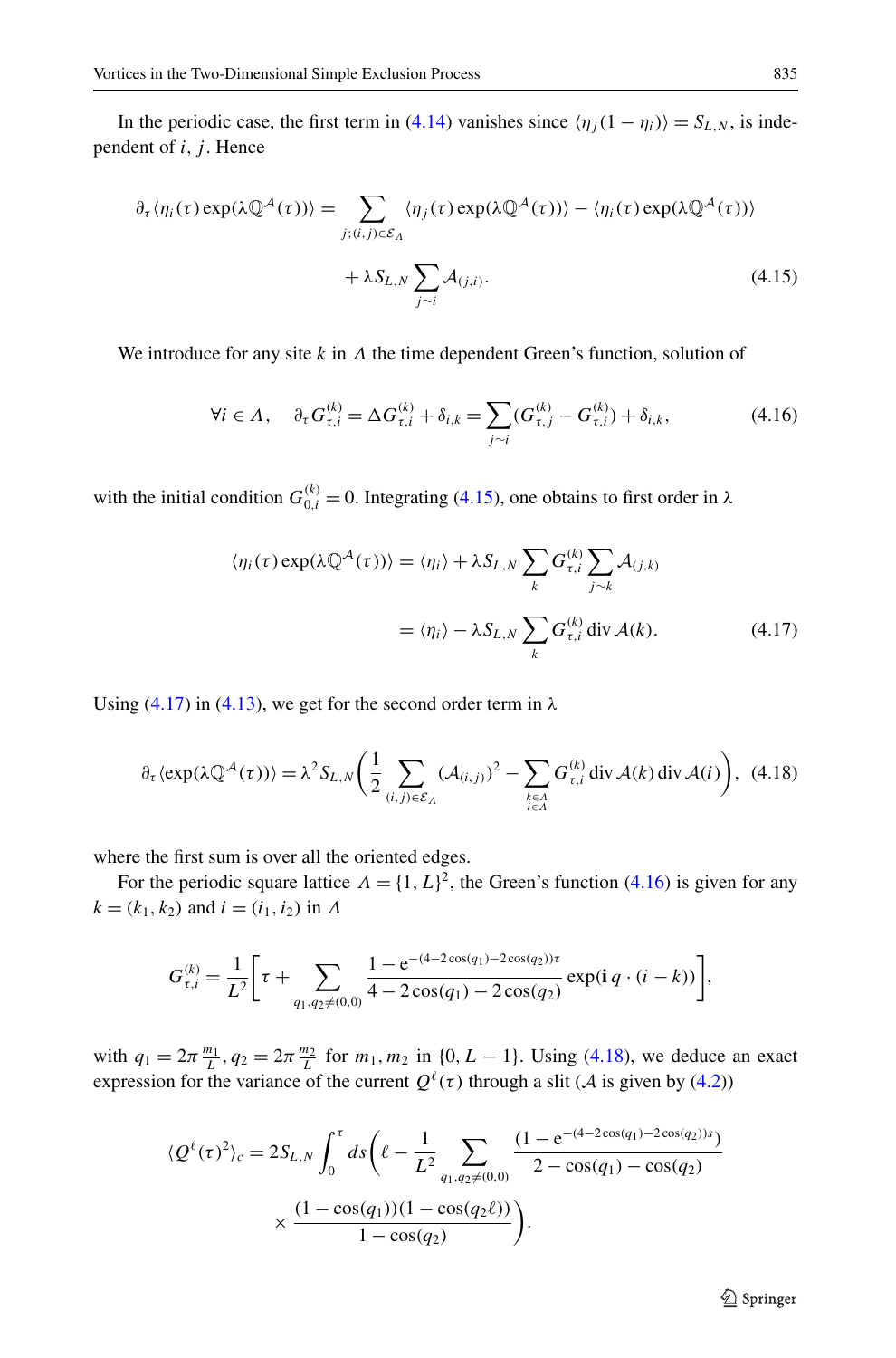<span id="page-15-0"></span>

We finally get

$$
\frac{\langle Q^{\ell}(\tau)^{2} \rangle_{c}}{\tau} = \text{Var} + \frac{S_{L,N}}{\tau L^{2}} \sum_{q_{1},q_{2} \neq (0,0)} \frac{(1 - e^{-(4 - 2\cos(q_{1}) - 2\cos(q_{2}))\tau})}{(2 - \cos(q_{1}) - \cos(q_{2}))^{2}}
$$

$$
\times \frac{(1 - \cos(q_{1}))(1 - \cos(q_{2}\ell))}{1 - \cos(q_{2})}, \tag{4.19}
$$

where Var, given in [\(4.10\)](#page-12-0) or ([4.11](#page-12-0)), is related to the large  $\tau$  asymptotics.

## 4.3 Numerical Simulations

We show now the results of the simulations of the SSEP on a square lattice of size  $L = 80$ with periodic boundary conditions at density  $\bar{\rho} = 1/4$  (without reservoirs). The initial condition is chosen at equilibrium (i.e. the  $L^2 \bar{\rho}$  particles are put at random positions on the square lattice). For each simulation, we measured the flux  $O^{\ell}(\tau)$  through a slit of microscopic length  $\ell$  during time  $\tau$  (see Fig. [1](#page-1-0) and [\(4.1\)](#page-10-0)).

In Fig. 4, our data for  $\frac{\langle Q^{\ell}(r)^2 \rangle}{r}$  are compared with the predictions obtained from (4.19) for different times  $\tau = 250, 750, 2500$ . The simulations are averaged over  $10^4$  realizations. We see that unless the time is long enough, the results differ significantly from their infinite time limit [\(4.11\)](#page-12-0). One can notice that for short times, the variance grows essentially linearly wrt  $\ell$  as the current fluctuations are simply the sum of the (almost) independent contributions of the local current fluctuations along the slit.

In Fig. [5,](#page-16-0) the theoretical curve Var =  $\lim_{\tau \to \infty} \frac{\langle Q^{\ell}(\tau)^2 \rangle}{\tau}$  computed in ([4.11](#page-12-0)) is shown for several system sizes  $L = 40, 80, 160, 320$ . One can note that the variance of the current flowing through the whole system  $(\ell = L)$  is independent of L.

In Fig. [6,](#page-16-0) the same data as in Fig. [5](#page-16-0) are shown but the horizontal axis is now  $\ell/L$ . One can see that for large *L*, Var grows linearly with log*L* as predicted in ([4.12\)](#page-13-0).

# **5 Conclusion**

In this paper, we have computed the variance of the local current for the symmetric simple exclusion process on general graphs with reservoirs ([3.18](#page-10-0)) or without ([3.20](#page-10-0)). In two dimensions, our exact expression leads to the asymptotics of the variance through a slit [\(4.12](#page-13-0)).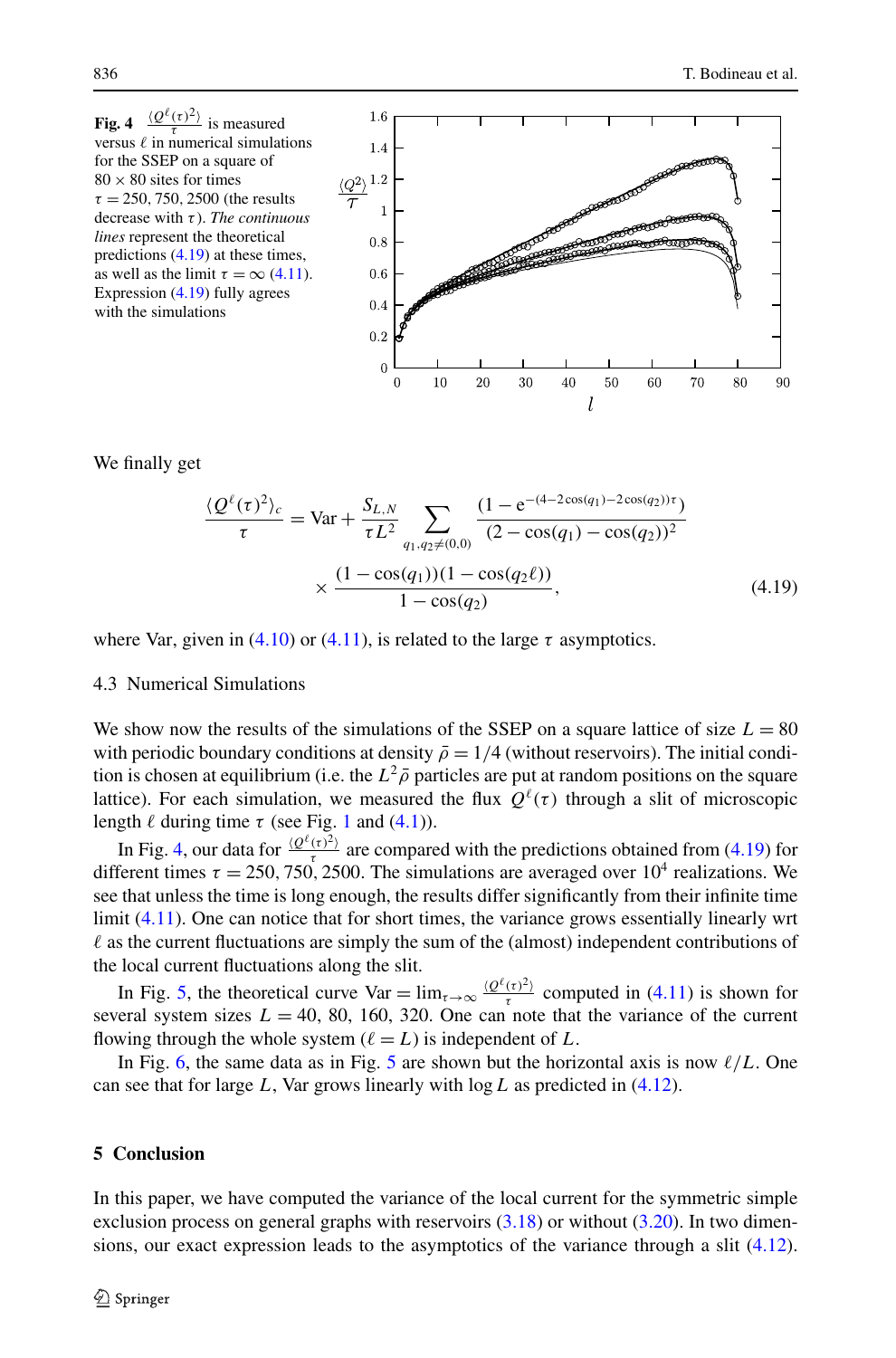<span id="page-16-0"></span>

The logarithmic dependence of the variance confirms that vortices dominate the local current fluctuations. As a consequence a fluctuation of the partial current, say the current flowing through 99% of the system, does not obey the same scaling as a fluctuation of the total current. For two dimensional diffusive models, we have also seen that the hydrodynamic large deviation theory does not catch the correct scaling of the current deviations [\(1.6](#page-2-0)). Finite time corrections to the variance were also computed ([4.19](#page-15-0)) and compared to numerical data (Fig. [4\)](#page-15-0). Finally the fluctuation relation  $(1.4)$  $(1.4)$  for partial currents is discussed in Appendix A.

It would be interesting to investigate the scaling of partial current deviations in higher dimensions. Another challenging issue is the computation of the full large deviation functional for partial currents.

**Acknowledgements** The research was supported in part by NSF Grant DMR01-279-26 and AFOSR Grant AFFA9550-04. T.B. and B.D. acknowledge the support of the ANR *LHMSHE*.

#### **Appendix A: The Fluctuation Theorem and Partial Currents**

For the total current, the fluctuation theorem [\(1.4](#page-1-0)) holds (in any dimension)

$$
G_{L,L}(J; \rho_a, \rho_b) - G_{L,L}(-J; \rho_a, \rho_b) = J[\log z(\rho_b) - \log z(\rho_a)].
$$
 (A.1)

 $\textcircled{2}$  Springer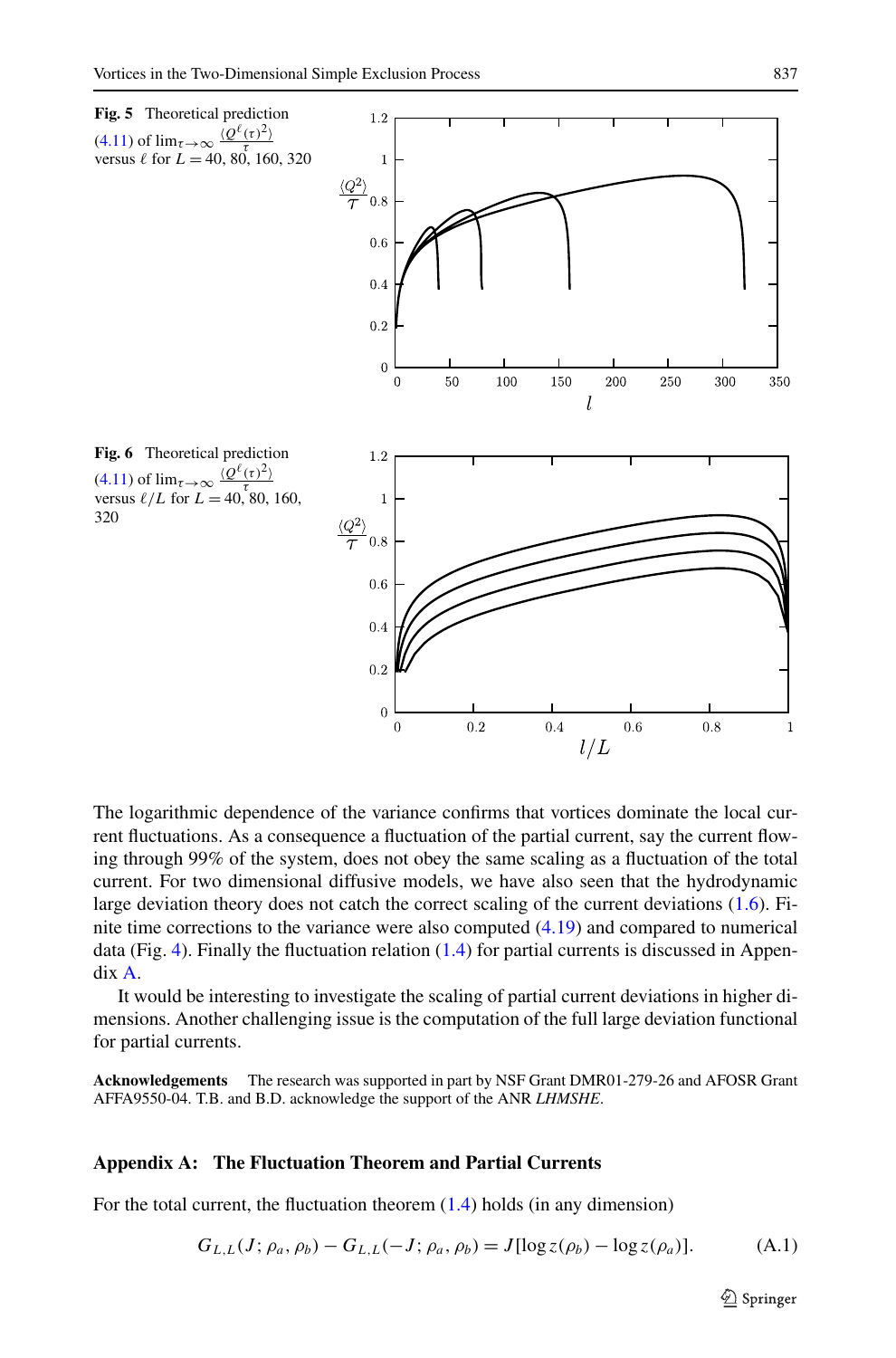<span id="page-17-0"></span>

This fluctuation relation is based on a global symmetry: the fluctuation to produce the current −*J* is simply the time reversal of the fluctuation to produce the current *J* . One may wonder how this generalizes to the function  $G_{L,\ell}$ . In this appendix, we show by considering a very simplified model that the fluctuation relation  $(A.1)$  $(A.1)$  is in general not satisfied for partial current deviations.

We consider the SSEP with two sites  $\{1, 2\}$  connected to reservoirs. At site 1, creation (resp annihilation) occurs at rate  $\alpha$  (resp  $\gamma$ ) and at site 2, creation (resp annihilation) occurs at rate  $\delta$  (resp  $\beta$ ) (see Fig. 7). The exchanges between sites {1, 2} obey the usual exclusion rule, but they can occur through two edges with rate 1. On the one hand the model behaves like a SSEP with exchange rate 2. Thus the total current flowing from site 1 to site 2 obeys the fluctuation relation [\(A.1\)](#page-16-0) (with  $\rho_a = \frac{\alpha}{\alpha + \gamma}$  and  $\rho_b = \frac{\delta}{\delta + \beta}$ ). On the other hand one can also consider a current deviation *J* through one of the two edges. Heuristically one can see that the system is going to use different strategies to produce a current *J* or  $-J$ . Imagine the extreme case with only creation at site 1 and annihilation at site 2 ( $\gamma = 0$  and  $\delta = 0$ ). For the total current, there is no way of producing a negative flux and the relation [\(A.1](#page-16-0)) is degenerate:  $\log z(\rho_b) - \log z(\rho_a) = -\infty$ . On the other hand, a negative current can be achieved through the lower edge by letting a single particle cross the lower edge from site 2 to site 1 and then use the upper edge to go back to site 2. This latter mechanism mimics the vortices discussed in Sect. [2.](#page-2-0) Thus, the fluctuations to produce current deviations *J* or −*J* are not related by time reversal. In general, both mechanisms (total current deviation and local vortices) combine and there is no reason to expect a symmetry such as  $(A.1)$  $(A.1)$ .

We analyze now the toy model analytically. We define  $Q'$ <sub>*τ*</sub> as the integrated current flowing through the lower edge during the time interval [0*,τ* ] (see Fig. 7). Instead of trying to check an expression like  $(A.1)$  $(A.1)$  for the large deviation function we look for a symmetry at the level of its Legendre transform. As in [[10](#page-20-0)], one knows that

$$
\forall \lambda, \quad \lim_{\tau \to \infty} \frac{1}{\tau} \log \langle \exp(\lambda Q'_{\tau}) \rangle = \mu(\lambda),
$$

where  $\mu(\lambda)$  is the largest eigenvalue of the operator

$$
L_{\lambda} = \begin{pmatrix} -\alpha - \delta & \gamma & \beta & 0 \\ \alpha & -\gamma - \delta - 2 & 1 + e^{-\lambda} & \beta \\ \delta & 1 + e^{\lambda} & -\alpha - \beta - 2 & \gamma \\ 0 & \delta & \alpha & -\gamma - \beta \end{pmatrix}.
$$

The fluctuation relation [\(A.1](#page-16-0)) would say that there exists a constant *E* such that

$$
\forall \lambda, \quad \mu(-\lambda - 2E) = \mu(\lambda). \tag{A.2}
$$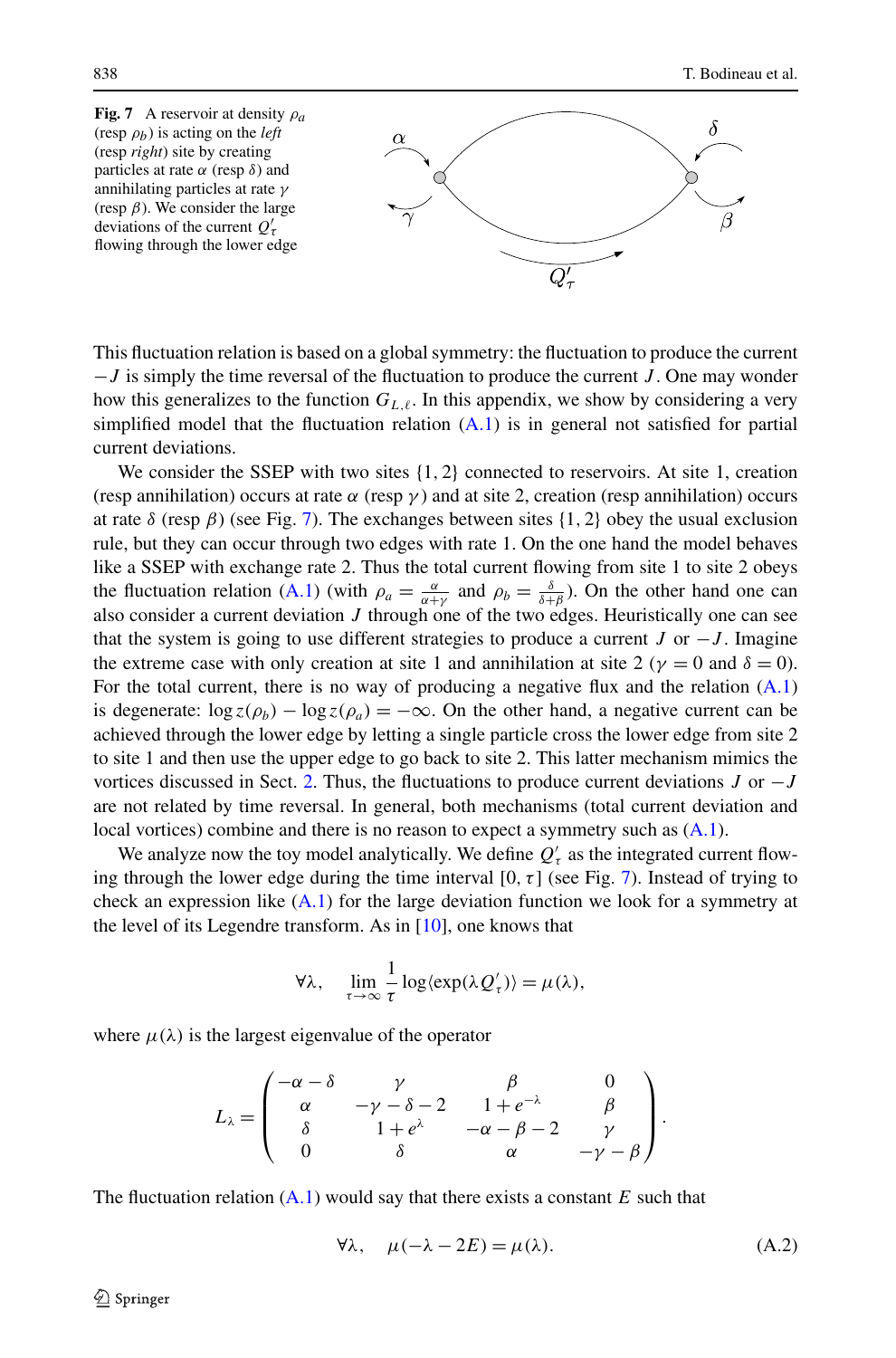<span id="page-18-0"></span>In order to prove that the previous relation does not hold, we consider for simplicity the case  $\alpha = 2$ ,  $\gamma = 1$  and  $\delta = 1$ ,  $\beta = 2$ . Then the characteristic polynomial of  $L_{\lambda}$  is

$$
P(u) = (3 + u)(16 + u(44 + u(13 + u)) - 2(8 + u)\cosh[\lambda] - 6\sinh[\lambda]).
$$

For [\(A.2](#page-17-0)) to be satisfied,  $\mu(\lambda)$  should be a root of this polynomial and of the polynomial associated to *L*<sup>−</sup>*λ*−2*<sup>E</sup>*. This implies that

$$
2(8 + \mu(\lambda))\cosh[\lambda] + 6\sinh[\lambda] = 2(8 + \mu(\lambda))\cosh[-\lambda - 2E] + 6\sinh[-\lambda - 2E]
$$

leading to

$$
\forall \lambda, \quad \mu(\lambda) = -3 \coth[E] - 8 \quad \text{or} \quad \mu(\lambda) = -3.
$$

As  $\mu(\lambda)$  cannot be independent of  $\lambda$ , we obtained a contradiction. Thus the fluctuation relation [\(A.2](#page-17-0)) does not hold in this toy model.

For the total current a similar calculation shows that  $\mu(\lambda)$  is the root of

$$
Q(u) = (3 + u)(20 + u(6 + u)(7 + u) - 20\cosh[\lambda] - 12\sinh[\lambda]).
$$

This is invariant under the symmetry  $\lambda \to -2 \log 2 - \lambda$ , implying that ([A.2\)](#page-17-0) is satisfied.

## **Appendix B**

In this appendix we derive the large  $L, \ell$  expression [\(4.12\)](#page-13-0) of the variance ([4.11\)](#page-12-0).

Define  $I_N$  and  $J_N$  by

$$
I_N = \sum_{n=1}^N \frac{1}{n^2 + b^2}
$$
 and  $J_N = \int_0^N \frac{dx}{b^2 + x^2}$ .

One has for large *N*

$$
I_N = J_N + \pi^2 \left[ \frac{1}{2\pi b \tanh(\pi b)} - \frac{1}{2\pi^2 b^2} - \frac{1}{2\pi b} \right] + o(1)
$$
  
=  $J_N + \pi^2 \left[ \frac{1}{\pi b [\exp(2\pi b) - 1]} - \frac{1}{2\pi^2 b^2} \right] + o(1).$  (B.1)

Recall also that

$$
\int_0^1 \frac{dx}{2 - B - \cos(2\pi x)} = \frac{1}{\sqrt{(1 - B)(3 - B)}}.
$$
\n(B.2)

From (B.1, B.2), one can show, by taking  $b^2 = L^2(1 - \cos q_2)/(2\pi^2)$ , that for  $0 < q_2 <$ 2*π*

$$
\frac{1}{L} \sum_{n_1=0}^{L-1} \frac{1}{2 - \cos q_2 - \cos \frac{2\pi n_1}{L}} = \frac{1}{\sqrt{(1 - \cos q_2)(3 - \cos q_2)}}
$$

$$
+ \frac{1}{\sin(\frac{q_2}{2})(\exp[2L \sin(\frac{q_2}{2})] - 1)} + o(1). \quad (B.3)
$$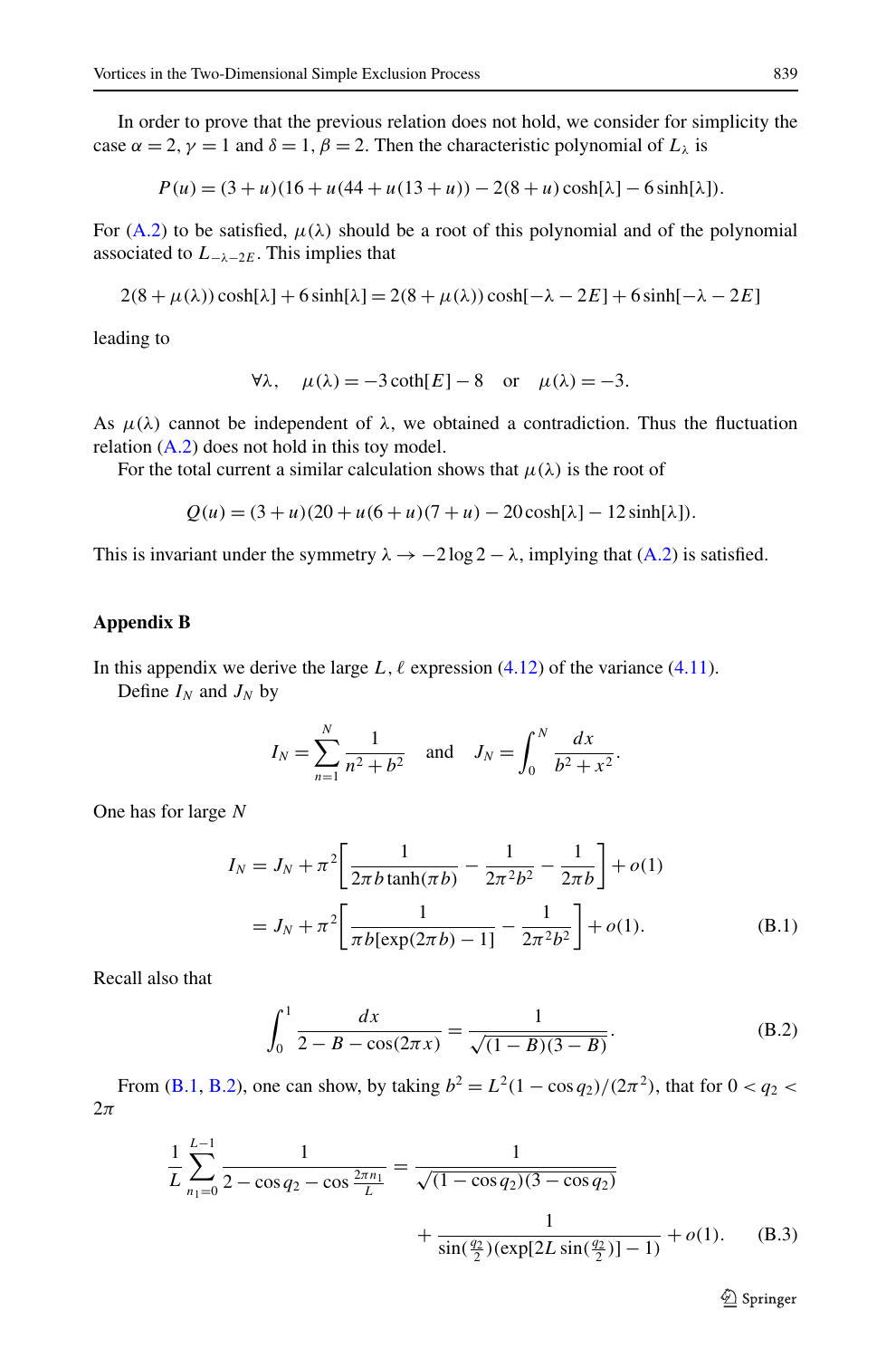<span id="page-19-0"></span>The main contribution to the difference between the sum in  $(B.3)$  $(B.3)$  and integral  $(B.2)$  is given by the terms with *n*<sub>1</sub> close to 0 or to *L*. In both cases  $(1 - \cos \frac{2\pi n_1}{L})$  can be approximated by its second order expansion and the last term in  $(B.3)$  $(B.3)$  $(B.3)$  is obtained thanks to  $(B.1)$ .

([B.3](#page-18-0)) can be rewritten as

$$
\frac{1}{L} \sum_{n_1=0}^{L-1} \frac{1}{2 - \cos q_2 - \cos \frac{2\pi n_1}{L}}
$$
\n
$$
= \frac{1 - \sqrt{\frac{3 - \cos q_2}{2}}}{\sqrt{(1 - \cos q_2)(3 - \cos q_2)}} + \frac{1}{2 \sin \frac{q_2}{2}} + \frac{1}{\sin(\frac{q_2}{2})(\exp[2L \sin(\frac{q_2}{2})] - 1)} + o(1).
$$

One can then perform the sum over  $q_2$ . For large L, the first term becomes an integral

$$
\int_0^1 dx \frac{1 - \sqrt{\frac{3 - \cos(2\pi x)}{2}}}{\sqrt{[1 - \cos(2\pi x)][3 - \cos(2\pi x)]}} = \frac{1}{2\pi} \int_0^{\pi} d\phi \frac{1 - \sqrt{1 + \sin^2 \phi}}{\sin \phi \sqrt{1 + \sin^2 \phi}} = -\frac{\log 2}{2\pi}.
$$

For large *L* one can also show that

$$
\frac{1}{L}\sum_{n=1}^{L-1}\frac{1}{2\sin\frac{n\pi}{L}}\simeq\frac{1}{\pi}\bigg[\log L+\log\bigg(\frac{2}{\pi}\bigg)+\gamma_E\bigg]+o(1).
$$

For large  $l$  and  $L$  with  $l = Lh$ 

$$
\frac{1}{L}\sum_{n=1}^{L-1}\frac{\cos(\frac{2n\pi}{L}l)}{2\sin(\frac{n\pi}{L})}\simeq -\frac{1}{2\pi}\log(2-2\cos(2\pi h))=-\frac{1}{\pi}\log(2\sin(\pi h)).
$$

There is also the identity

$$
\sum_{n=1}^{\infty} \frac{2[1 - \cos(2\pi n h)]}{n\pi (e^{2n\pi} - 1)} = \frac{1}{\pi} \sum_{m=1}^{\infty} \log\left(1 + \frac{\sin^2(\pi h)}{\sinh^2(\pi m)}\right).
$$

Putting everything together one gets that

$$
\frac{1}{L^2} \sum_{n_1=0}^{L-1} \sum_{n_2=1}^{L-1} \frac{1 - \cos(q_2 l)}{2 - \cos q_2 - \cos q_1} \n\approx \frac{1}{\pi} \left[ \log L + \log \left( \frac{\sin(\pi h)}{\pi} \right) + \frac{3 \log 2}{2} + \gamma_E + \sum_{m \ge 1} \log \left( 1 + \frac{\sin^2(\pi h)}{\sinh^2(\pi m)} \right) \right].
$$

Note that for *h* small, i.e for  $1 \ll l \ll L$ , one recovers a well known expression (see [[16](#page-20-0)], p. 198).

# **References**

1. Andrieux, D., Gaspard, P.: Network and thermodynamic conditions for a single macroscopic current fluctuation theorem. Comptes Rendus Phys. **8**(5–6), 579–590 (2007)